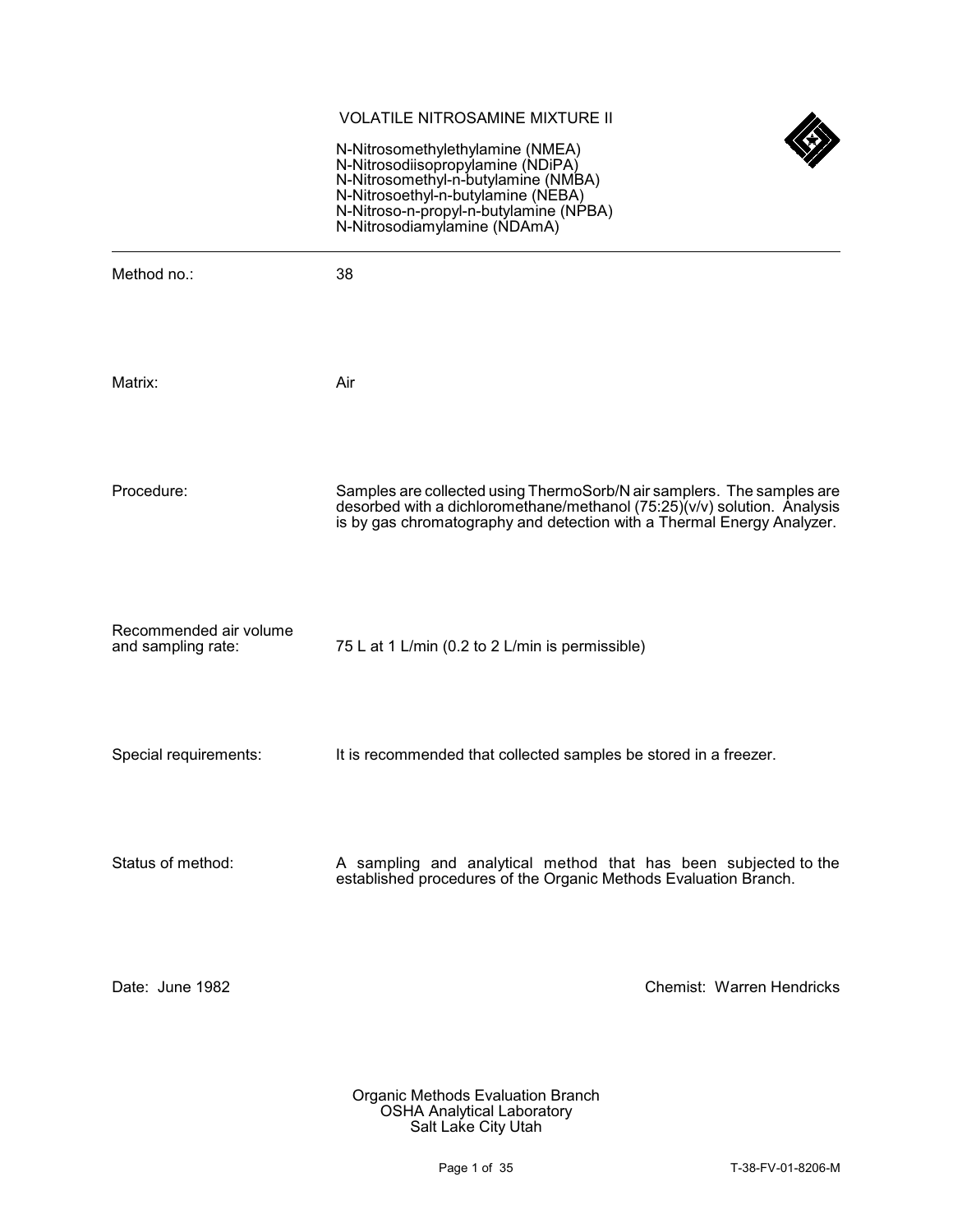| Volatile Nitrosamine Mixture II                                                  |               |               |               |                   |               |               |  |
|----------------------------------------------------------------------------------|---------------|---------------|---------------|-------------------|---------------|---------------|--|
| analyte                                                                          | <b>NMEA</b>   | <b>NDiPA</b>  | <b>NMBA</b>   | <b>NEBA</b>       | <b>NPBA</b>   | <b>NDAmA</b>  |  |
| target concentration <sup>1</sup><br>$\mu$ g/m <sup>3</sup><br>ppb               | 2.7<br>0.74   | 2.9<br>0.55   | 2.5<br>0.53   | $2.9$ 2.7<br>0.55 | 0.45          | 4.0<br>0.52   |  |
| reliable quantitation limit<br>$\mu$ g/m <sup>3</sup><br>ppb                     | 0.13<br>0.036 | 0.15<br>0.028 | 0.13<br>0.027 | 0.15<br>0.028     | 0.13<br>0.022 | 0.20<br>0.026 |  |
| standard error of estimate<br>at the target concentration.<br>$%$ (Section 4.7.) | 7.83          | 6.48          | 6.68          | 7.01              | 6.7           | 6.67          |  |

<sup>1</sup>Air concentrations are based on a 75-L air sample volume.

- 1. General Discussion
	- 1.1. Background
		- 1.1.1. History

The purpose of this work was to extend previously developed volatile N-nitrosamine air sampling and analytical techniques (Ref. 5.1.) to another set of N-nitrosamine analytes. This air sampling procedure has now been validated for 13 N-nitrosamines.

Volatile N-nitrosamines have been collected using cold traps (Ref. 5.2.), bubblers (Ref. 5.2.) and various solid adsorbents (Ref. 5.4.). Most of these air sampling techniques have serious deficiencies. The cold traps are difficult to maintain and are reported to enable the artifactual (in situ) formation of the analytes from precursor amines and nitrogen oxides (Ref. 5.5.). Bubblers are inconvenient and analyte retention efficiency decreases with increased sampling time and temperature (Ref. 5.4.). Solid adsorbents, in general, may concentrate precursor amines and nitrosating agents resulting in artifactual formation of the analytes (Ref. 5.4.).

The commercially available ThermoSorb/N air sampling system is reported to be free of the manyproblems associated with sampling air for N-nitrosamines (Ref. 5.4.). The device is an opaque plastic cartridge containing a solid adsorbent. The manufacturer states that the device has adequate capacity to collect most N-nitrosamines and also to prevent artifactual formation of the analytes because of a proprietary amine trap and nitrosation inhibitor (Ref. 5.4.). Since the device has been successfully used by OSHA industrial hygienists to collect similar analytes, it was decided to evaluate ThermoSorb/N cartridges as sampling media for this method.

Previous analytical methods for N-nitrosamines include polarographic (Ref. 5.6.), spectrophotometric (Ref. 5.6.), and thin layer chromatographic (Ref. 5.6.) techniques. The analytes have been determined both directly and following derivatization. The main disadvantages of these methods are that they have limited application to low level analysis of complex samples, they are only semi-quantitative, they have insufficient resolution and lack selective detection systems (Ref. 5.6).

Gas and liquid chromatographic analytical techniques have greater application to trace level analysis of N-nitrosamines than the methods previously mentioned because they provide better analyte resolution and also because these methods utilize more selective detectors (Ref. 5.6.).

The Thermal EnergyAnalyzer (TEA) is a highly selective detector for N-nitroso compounds that has been successfully interfaced to gas and liquid chromatographs. In the gas chromatography (GC) mode of operation, the chromatographed N-nitroso compound exits the GC and enters the TEA pyrolyzer through a heated transfer line. The chemical bond between the two nitrogen atoms (N-NO) is thermally broken, resulting in an organic fragment and a nitrosyl radical (NÒ). Organic compounds, solvents and fragmentation products are collected in a cold trap. The nitrosyl radical is a stable gas which passes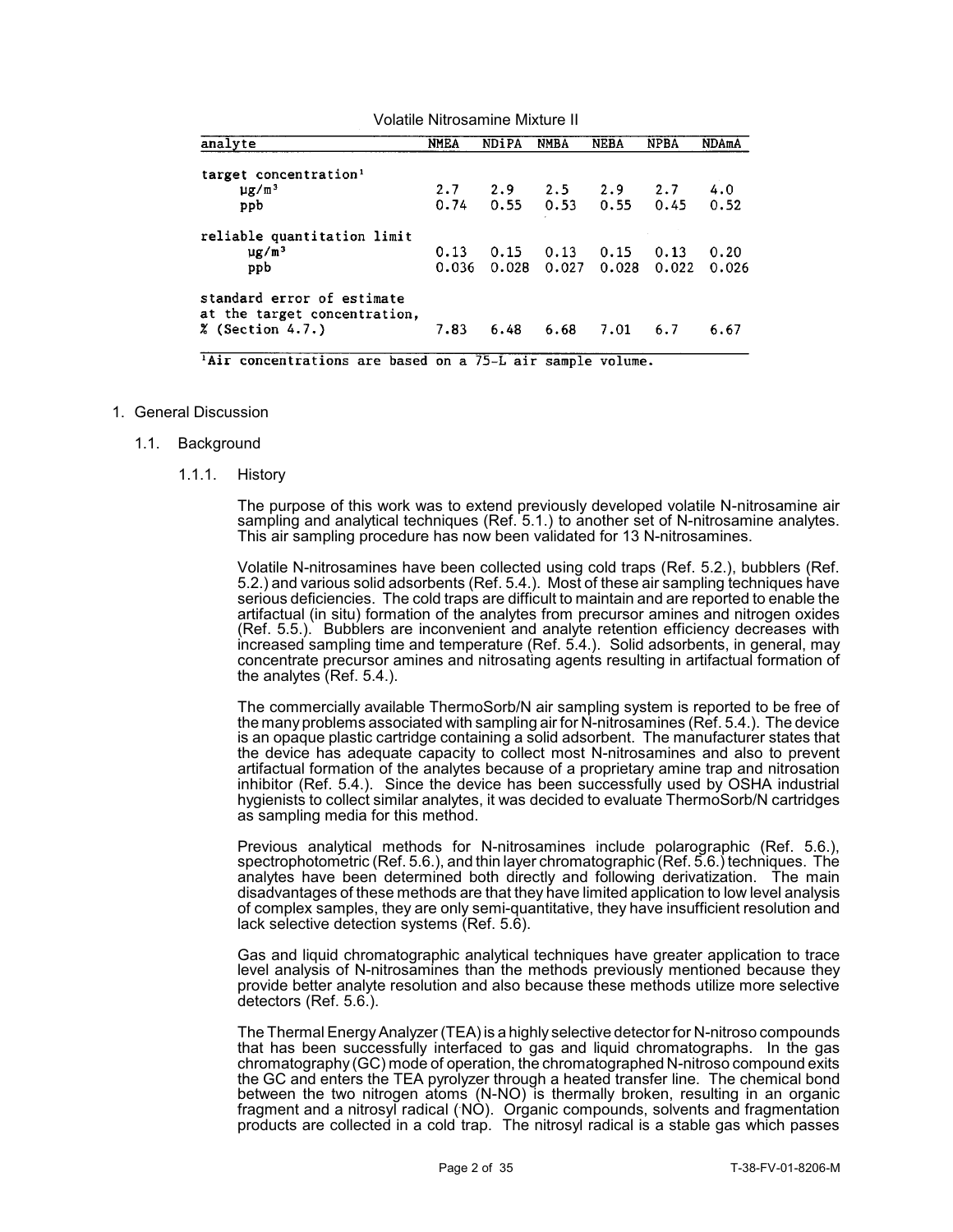through the cold trap to react with ozone under vacuum to form electronically excited nitrogen dioxide. The excited nitrogen dioxide quickly decays to its ground state and emits light, at a characteristic wavelength, which is measured by a photomultiplier tube. When the TEA is used as a high performance liquid chromatograph (HPLC) detector, the sequence of events is similar to those of the GC mode. The chromatographed analyte exits the HPLC column and enters the TEA pyrolyzer. A higher temperature pyrolyzer is used because the HPLC mobile phase is flash vaporized at the same time the N-nitroso bond is thermally broken. The vaporized HPLC mobile phase, organic compounds and fragmentation products are condensed in a cold trap. The nitrosyl radical is swept through the cold trap with an inert gas, usually helium or argon, and is detected as before (Ref. 5.7.).

This method uses a GC/TEA procedure for the analysis of the component analytes. A HPLC/TEA procedure is also presented for use as a confirmatory technique.

1.1.2. Toxic effects (This section is for information and should not be taken as the basis of OSHA policy).

The effects of acute exposure to each of the analytes were similar. The administration of a lethal dose to rats led to a progressively weakened and emaciated condition frequently with the appearance of jaundice. Death usually occurred within seven days. The autopsy revealed severe centrilobular liver damage with hemorrhaging into the lungs in most cases. The response to a lethal dose was the same for male and female rats (Ref. 5.8.).

Each of the analytes evaluated in this method has a carcinogenic effect on the rat. There is no evidence that exposure to the analytes has led to cancer in humans and extrapolation of animal data to humans is controversial, but experience with similar N-nitroso compounds suggests that human exposure should be kept to a minimum (Ref. 5.28.).

A high correlation between carcinogenicityand mutagenicityhas been reported (Ref. 5.10.). NDAmA, NMBA, and NPBA were found to be mutagenic on Salmonella typhimurium when incubated with a rat liver activating system (Ref. 5.11.). No information regarding the mutagenicity of NMEA, NDiPA, and NEBA was obtained through a literature search.

A generally accepted theory of N-nitrosamine carcinogenesis proposes that the agents require biological activation in order to exert their carcinogenic effects. If a compound is directly active, local sarcomas should be observed at the site of subcutaneous injection because of the high concentration of the agent and sensitivity of the subcutaneous tissue. If, however, local sarcomas do not develop and tumors in distant organs are observed, the agent is an intermediate from which the actual carcinogen is produced by metabolic processes. Subcutaneous injection of N-nitrosodialkylamines did not result in local sarcomas and the carcinogenic effects were evident in specific organs (lungs, liver, bladder, etc.). The N-nitrosodialkylamines are, therefore, not considered to be the ultimate carcinogens (Ref. 5.8.).

The metabolic activation of a N-nitrosodialkylamine initially involves the enzymatic hydroxylation of the carbon atom immediately adjacent (in the alpha position) to the N-nitroso group. This is followed by a series of other steps, one of which is the formation of a diazoalkane which ultimately leads to a carbonium ion (Figure 1.). A carbonium ion is believed to be the carcinogenic species. This mechanism for the formation of the carbonium ion is supported by the fact that ethyl-tert-butylnitrosamine, which is structurally unable to form the intermediate diazoalkane species, was found not to cause cancer in rats, even at high doses. Exposure to a similar compound, ethyl-n-butylnitrosamine, which structurally can form a diazoalkane did lead to cancer in rats (Ref. 5.8.).

Detailed information regarding chronic exposure to the analytes is presented in Section 4.9.

1.1.3. Potential workplace exposure

A literature search resulted in no citations regarding occupational exposure to any of the analytes.

N-nitrosamines have been detected in various industries (Refs. 5.12. - 5.14.) and industrial products (Refs. 5.12. and 5.15. - 5.22.).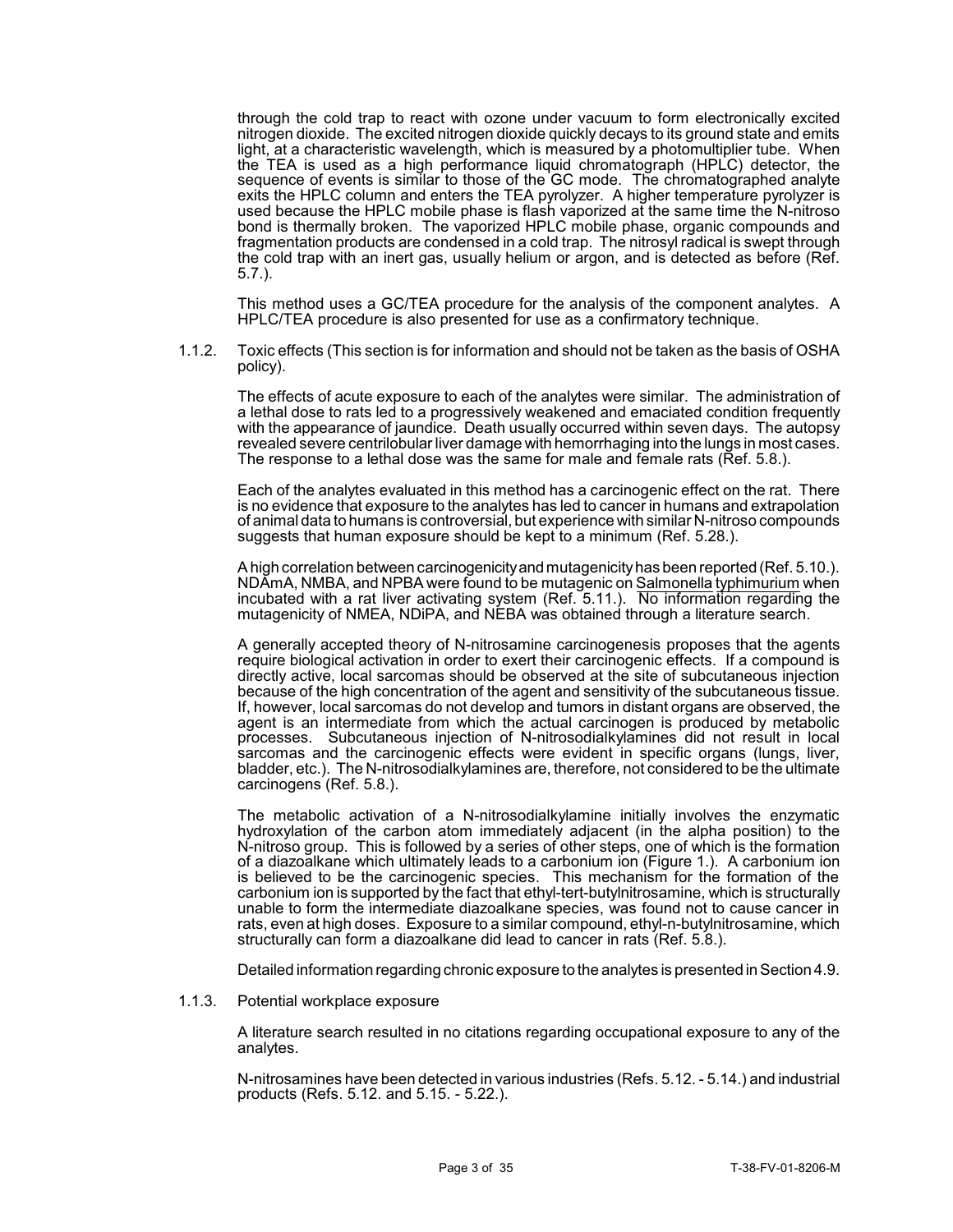Occupational exposure to the analytes is probably the result of the formation of the agent from precursor amines and suitable nitrosating species. The amino group can be primary, secondary or tertiary (Ref. 5.25.). The amine can be free or a portion of a more complex molecule such as a drug or a herbicide. Amines can be nitrosated in air (Ref. 5.41.) or in solution under acidic, neutral or alkaline conditions (Refs. 5.23. and 5.25.). The nitrosation reaction is catalyzed by thiocyanate, halide ions, metal ions, formaldehyde and ozone (Refs. 5.23., 5.25., and 5.31.). Suitable nitrosating species include nitrogen oxides (NO,  $NO_2$ ,  $N_2O_4$ ,  $N_2O_3$ ), nitrite and nitrous acid (Refs. 5.23. and 5.25.).

Nitrosation can occur as a result of transnitrosation. This is a chemical reaction in which a N-nitrosamine transfers its nitroso group to another amine (Refs. 5.24. and 5.25.).

Exposure to the analytes includes the endogenous formation of the agents in the human gastrointestinal tract. Precursor amines have been shown to react with nitrite to form the corresponding N-nitrosamines under conditions found in the mammalian stomach (Ref. 5.30.). N-nitrosomorpholine has been produced in vivo by mice gavaged with morpholine and later exposed to nitrogen dioxide in inhalation chambers (Ref. 5.32.). The source of volatile N-nitrosamines found in normal human feces, urine and saliva has been suggested to be in vivo nitrosation of ingested secondary and tertiary amines (Ref. 5.29 and 5.33. - 5.34.).

The size of the work population that is exposed is unknown. Since amines and suitable nitrosating species are ubiquitous, the number of potential exposures could be large (Refs. 5.3. and 5.25.).

1.1.4. Physical properties

| analyte                            | <b>NMEA</b> | <b>NDiPA</b>           | <b>NEBA</b> | NDAmA      |
|------------------------------------|-------------|------------------------|-------------|------------|
| CAS no.                            | 10595-95-6  | $601 - 77 - 4$         | 4549–44–4   | 13256-06-9 |
| mol wt                             | 88.13       | 130.22                 | 130.22      | 186.34     |
| bp, <sup>o</sup> C (mm Hg)         | 70 (35)     | 96 (28)<br>194.5 (760) | $94-96(14)$ | 136(14)    |
| solubility in<br>water, $g/100$ mL | 30          | 1.3                    | 1.2         | 0.014      |
| UV absorption data                 |             |                        |             |            |
| λ max, nm                          | 230         | 232                    | 231         | 234        |
| log e                              | 3.85        | 3.86                   | 3.88        | 3.86       |
| $\lambda$ max, nm                  | 335         | 343                    | 337         | 349        |
| log ε                              | 1.90        | 1.84                   | 1.94        | 1.94       |

The following data were taken from Refs. 5.8. and 5.26.

| The following data were taken from Refs. 5.27. and 5.28. |                                  |                                                    |                               |                               |  |  |  |
|----------------------------------------------------------|----------------------------------|----------------------------------------------------|-------------------------------|-------------------------------|--|--|--|
| analyte                                                  | <b>NMEA</b>                      | NDiPA                                              | NEBA                          | NDAmA                         |  |  |  |
| physical<br>appearance<br>density<br>mp, °C              | yellow<br>liquid<br>0.9448(18/4) | yellow <sup>1</sup><br>solid<br>0.9442(20/4)<br>48 | yellow <sup>1</sup><br>liquid | yellow <sup>1</sup><br>liquid |  |  |  |

<sup>1</sup> personal observation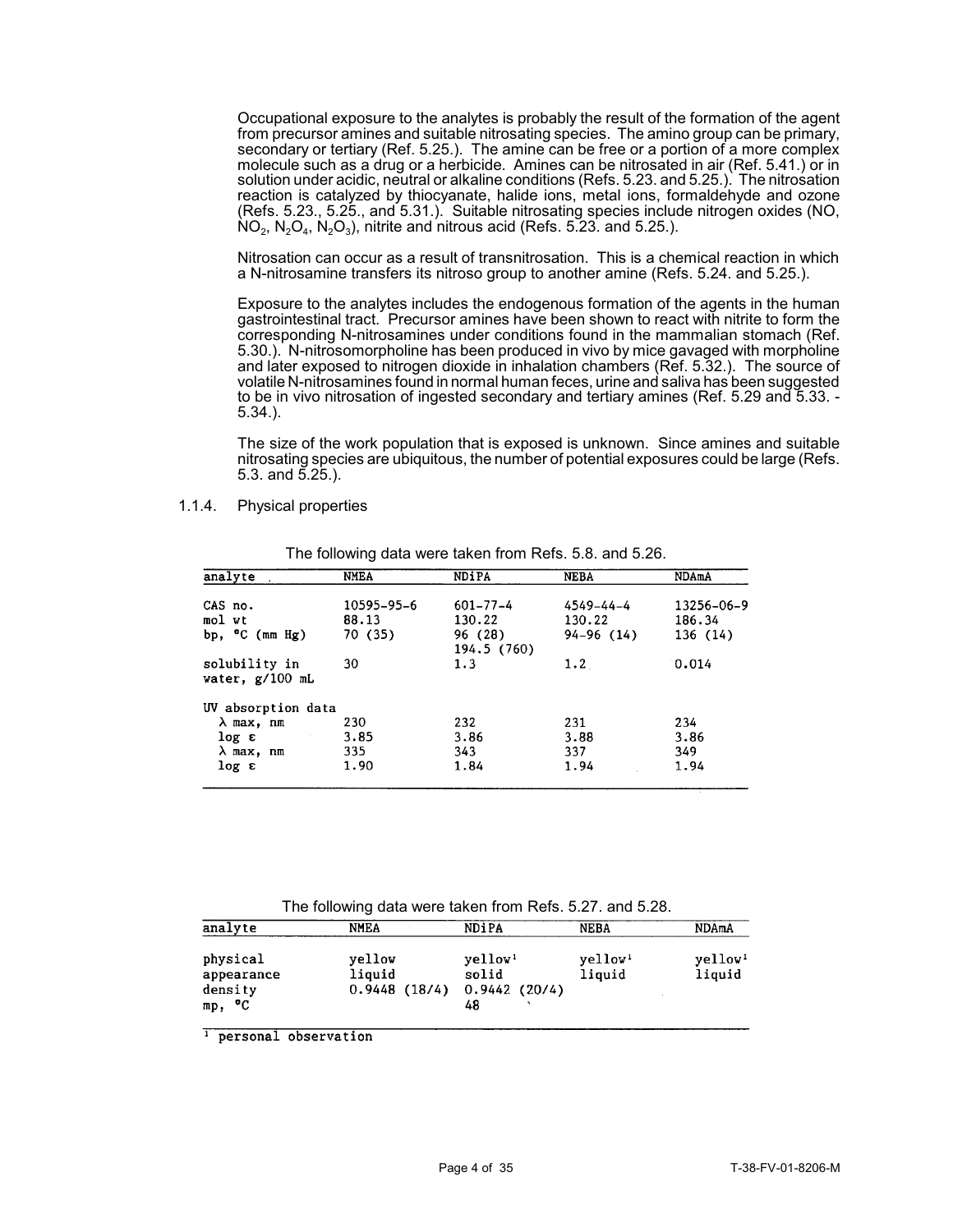| 110111 13613. J.ZU. 8119 J.JT. |                               |                               |  |  |  |  |
|--------------------------------|-------------------------------|-------------------------------|--|--|--|--|
| analyte                        | NMBA                          | NPBA                          |  |  |  |  |
| CAS no.                        | 7068-83-9                     | $25413 - 64 - 3$              |  |  |  |  |
| mol wt                         | 116.19                        | 144.25                        |  |  |  |  |
| bp, °C                         | 56 $(1.5 \, \text{mm Hg})$    |                               |  |  |  |  |
| physical<br>appearance         | yellow <sup>1</sup><br>liquid | yellow <sup>1</sup><br>liquid |  |  |  |  |

| The following data were taken |
|-------------------------------|
| from Refs. 5.26, and 5.37.    |

<sup>1</sup> personal observation

synonyms (Ref. 5.26.)

#### N-nitrosomethylethylamine

ethylamine, N-methyl-N-nitroso; ethylmethylnitrosamine; methylaethyl-nitrosamin (German); N,N-methylethylnitrosamine; N-methyl-N-nitrosoethylamine; N-nitrosoethylmethylamine; NEMA; NMEA.

#### N-nitrosodiisopropylamine

diisopropylamine, N-nitroso; diisopropylnitrosamin (German); NDiPA.

#### N-nitrosomethyl-n-butylamine

butylamine, N-methyl-N-nitroso-; butanamine, N-methyl-N-nitroso-; methyl-butyl-nitrosamin (German); methylbutyl-nitrosamine; methyl-n-butylnitrosamine; N-methyl-N-nitrosobutylamine; N-nitroso-n-butylmethylamine; nitrosomethyl-n-butylamine; MBNA; NMBA.

#### N-nitrosoethyl-n-butylamine

aethyl-n-butyl-nitrosamin (German); N-ethyl-N-nitrosobutylamine; butylamine, N-ethyl-N-nitroso-; butanamine, N-ethyl-N-nitroso-; ethyl-n-butylnitrosamine; N-ethyl-N nitrosobutylamine; N-nitroso-n-butylethylamine; NEBA.

#### N-nitroso-n-propyl-n-butylamine

1-butanamine,N-nitroso-N-propyl-; butylamine, N-nitroso-N-propyl-; N-propyl-N-butylnitrosoamine; NPBA.

#### N-nitrosodiamylamine

dipentylamine, N-nitroso-; diamylnitrosamin (German); di-n-amylnitrosamine; di-n-pentylnitrosamine; NDAmA.

structure and molecular formula (Ref. 5.26.).

 $\sim$ 

#### **NMEA**

$$
CH_3> N-N=OCH_3-CH_2
$$
 C<sub>3</sub>H<sub>8</sub>N<sub>2</sub>O

NDiPA

$$
CH_3
$$
\n
$$
CH_3-CH
$$
\n
$$
> N-N=O
$$
\n
$$
CH_3-CH
$$
\n
$$
CH_3-CH
$$
\n
$$
CH_3
$$
\n
$$
CH_3
$$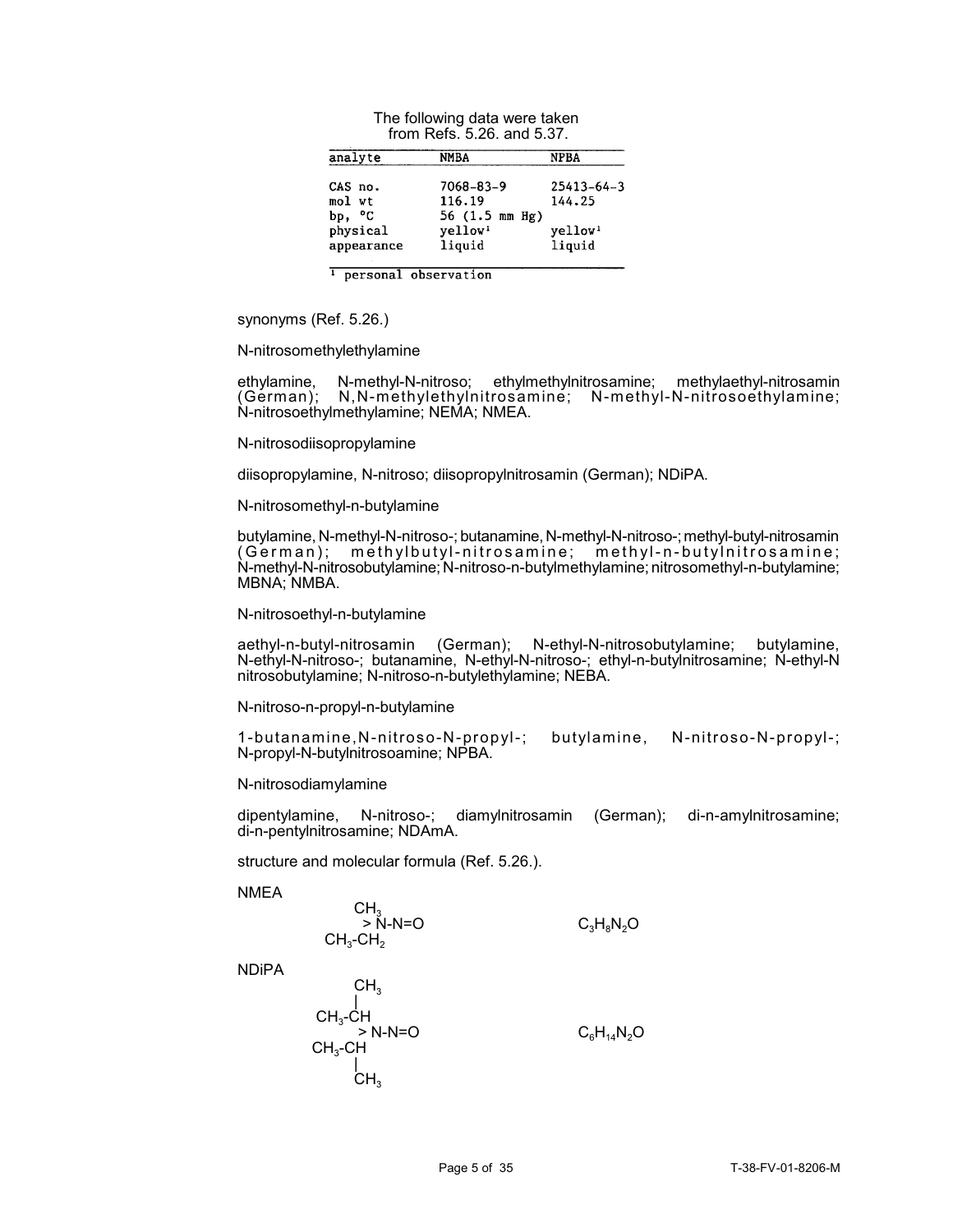NMBA  $\mathsf{CH}_3$  $> N-N=O$   $C_5H_{12}N_2O$  $\mathsf{CH}_3\text{-}\mathsf{CH}_2\text{-}\mathsf{CH}_2\text{-}\mathsf{CH}_2$ 

NEBA

$$
CH_3-CH_2
$$
  
\n $\Rightarrow N-N=O$   
\n $CH_3-CH_2-CH_2-CH_2$   
\n $CH_3-CH_2-CH_2$ 

NPBA

$$
CH_{3}\text{-}CH_{2}\text{-}CH_{2}> N\text{-}N=OCH_{3}\text{-}CH_{2}\text{-}CH_{2}\text{-}CH_{2}
$$

NDAmA

$$
CH_3-CH_2-CH_2-CH_2-CH_2
$$
  
> N-N=O  
 $CH_3-CH_2-CH_2-CH_2-CH_2$   
 $CH_3-CH_2-CH_2-CH_2$ 

- 1.2. Limit defining parameters (All air concentrations presented are based on a 75 L air sample volume and a 1-mL desorption volume.)
	- 1.2.1. Detection limits of the analytical procedure

The detection limit of the analytical procedure is the mass of analyte per injection which will result in a peak whose height is about five times the amplitude of the baseline noise. (Section 4.1.)

| Analytical Procedure (pg/injection) |              |      |             |             |              |  |  |
|-------------------------------------|--------------|------|-------------|-------------|--------------|--|--|
| <b>NMEA</b>                         | <b>NDiPA</b> | NMBA | <b>NEBA</b> | <b>NPBA</b> | <b>NDAmA</b> |  |  |
| 50                                  | 55           | 47   | 55          | 50          | 75.          |  |  |

Detection Limits of the

## 1.2.2. Detection limits of the overall procedure

The detection limit of the overall procedure is the amount of analyte spiked on the sampling device which allows recovery of an amount of analyte equivalent to the detection limit of the analytical procedure. (Section 4.2.)

| analyte                | <b>NMEA</b> | NDiPA | <b>NMBA</b> | <b>NEBA</b> | <b>NPBA</b> | NDAmA |
|------------------------|-------------|-------|-------------|-------------|-------------|-------|
| ng/sample 10           |             | 11    | 9.4         | 11          | 10          | 15    |
| $\mu$ g/m <sup>3</sup> | 0.13        | 0.15  | 0.13        | 0.15        | 0.13        | 0.20  |
| ppb                    | 0.036       | 0.028 | 0.027       | 0.028       | 0.022       | 0.026 |

Detection Limits of the Overall Procedure

### 1.2.3. Reliable quantitation limits

The reliable quantitation limit is the smallest amount of analyte which can be quantitated within the requirements of at least 75% recovery and a precision (±1.96 SD) of ±25% or better, based on six samples.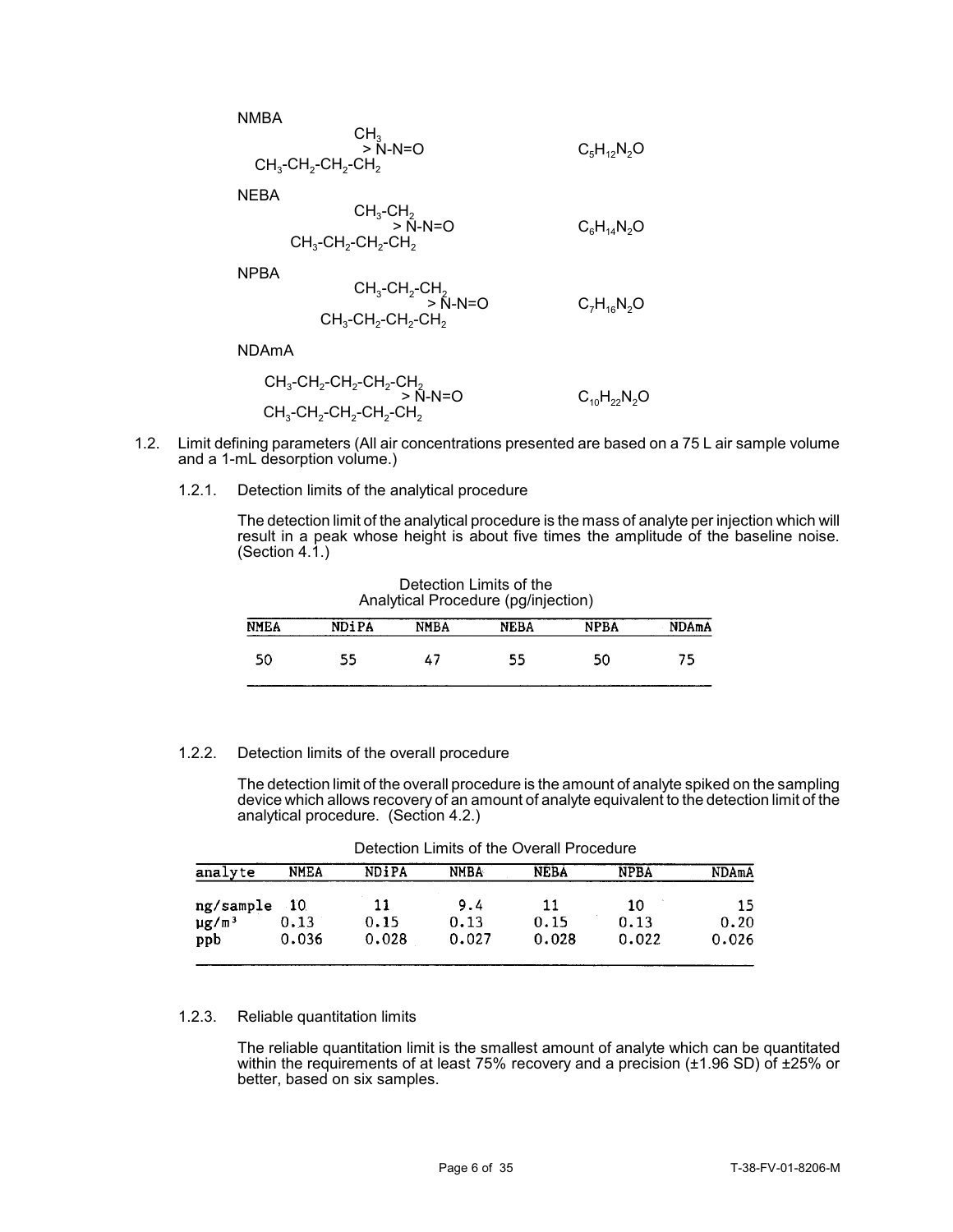The reliable quantitation limits were the same as the detection limits of the overall procedure since the desorption efficiencies were above 75% and the precisions were better than ±25%. (Section 4.2.)

| <b>Reliable Quantitation Limits</b>        |                     |                     |                      |                     |                     |                     |
|--------------------------------------------|---------------------|---------------------|----------------------|---------------------|---------------------|---------------------|
| analyte                                    | <b>NMEA</b>         | <b>NDiPA</b>        | NMBA                 | <b>NEBA</b>         | <b>NPBA</b>         | NDAmA               |
| ng/sample<br>$\mu$ g/m <sup>3</sup><br>ppb | 10<br>0.13<br>0.036 | 11<br>0.15<br>0.028 | 9.4<br>0.13<br>0.027 | 11<br>0.15<br>0.028 | 10<br>0.13<br>0.022 | 15<br>0.20<br>0.026 |

The reliable quantitation limit and detection limits reported in the method are based upon optimization of the instrument for the smallest possible amount of analyte. When the target concentration of an analyte is exceptionally higher than these limits, they may not be attainable at the routine operating parameters.

### 1.2.4. Sensitivity

The sensitivity of the analytical procedure is determined by the slope of the calibration curve over a concentration range from 0.5 to 2 times the target concentration. The sensitivity will vary somewhat with the particular instrument used in the analysis. (Section 4.4.)

Sensitivity of the Analytical Procedure (area units per µg/mL) **NEBA NPBA NDAmA NMEA NDiPA NMBA** 279441 204894 192333 231792 174773 114093

## 1.2.5. Recovery

The recovery of analyte from the collection medium during storage must be 75% or greater. The minimum recoveries which are presented below were determined from the regression line of the plotted ambient temperature storage data. (Section 4.7.)

| Recovery (%) |              |             |      |             |       |  |  |
|--------------|--------------|-------------|------|-------------|-------|--|--|
| <b>NMEA</b>  | <b>NDiPA</b> | <b>NMBA</b> | NEBA | <b>NPBA</b> | NDAmA |  |  |
| 93.6         | 97.6         | 93.6        | 93.3 | 90.6        | 93.4  |  |  |
|              |              |             |      |             |       |  |  |

## 1.2.6. Precision (analytical method only)

The pooled coefficients of variation obtained from replicate determinations of analytical standards at 0.5, 1 and 2 times the target concentrations are presented below. (Section 4.3.)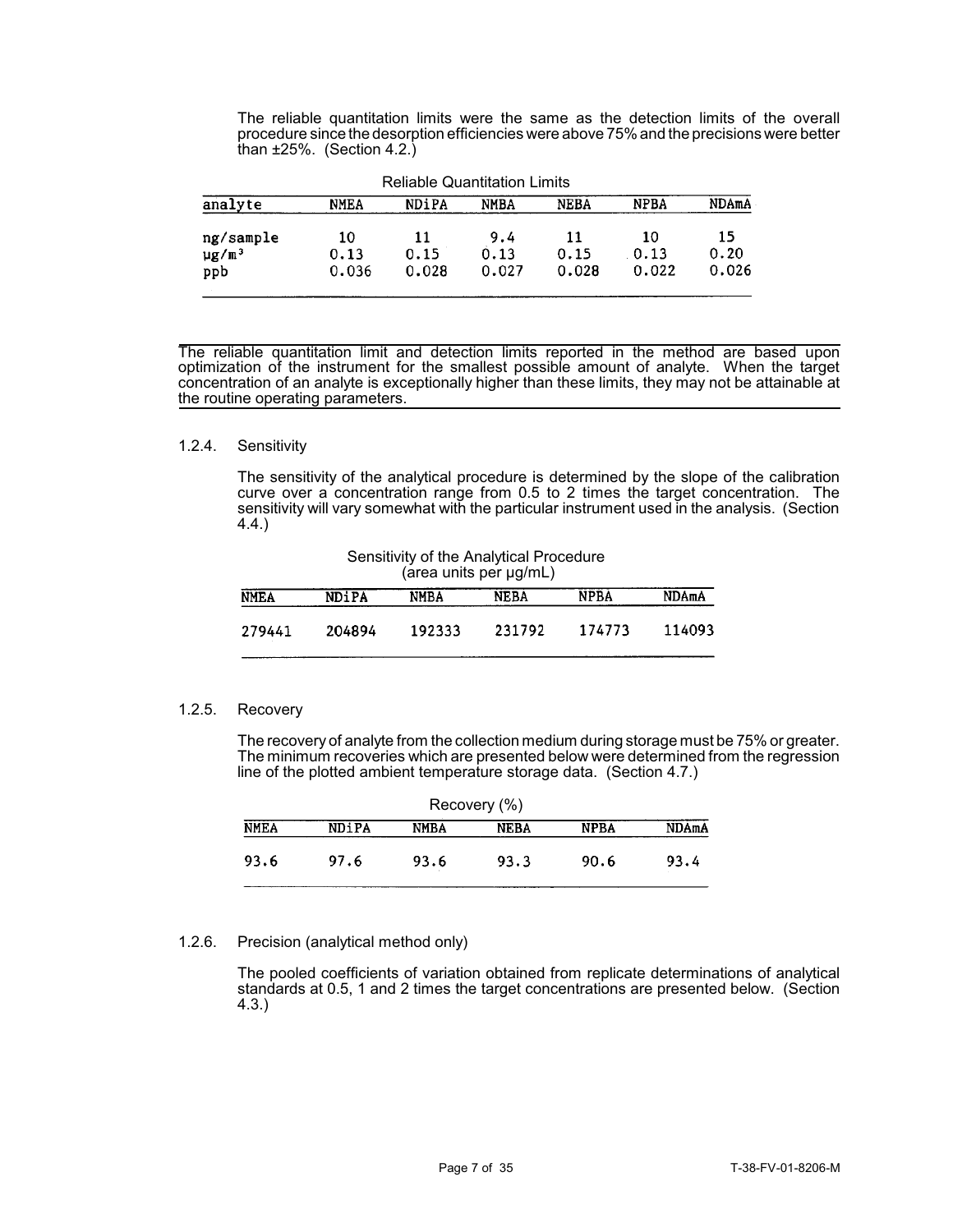| The Pooled Coefficients of Variation |              |             |             |             |       |  |  |
|--------------------------------------|--------------|-------------|-------------|-------------|-------|--|--|
| <b>NMEA</b>                          | <b>NDiPA</b> | <b>NMBA</b> | <b>NEBA</b> | <b>NPBA</b> | NDAmA |  |  |
| 0.013                                | 0.018        | 0.020       | 0.026       | 0.017       | 0.025 |  |  |

### 1.2.7. Precision (overall procedure)

The overall procedure must provide results at the target concentrations that are ±25% or better at the 95% confidence level. The precisions at the 95% confidence level for the 16-day storage tests are presented below (Section 4.7., Figures 4.7.1. - 4.7.6.). The reported values each include an additional ±5% for sampling error.

| <b>NMEA</b> | NDiPA | NMBA | NEBA | <b>NPBA</b> | <b>NDAmA</b> |
|-------------|-------|------|------|-------------|--------------|
| 15.3        | 12.7  | 13.0 | 13.7 | 13.1        | 13.0         |

Precision (%) of the Overall Procedure

### 1.2.8. Reproducibility

Six vapor-spiked samples and a draft copy of this procedure were given to a chemist unassociated with this evaluation. The samples were analyzed after one day of storage at ambient temperature. The average recoveries and standard deviations are presented below (Section 4.10.). The samples were spiked at the target concentrations.

| Reproducibility Study            |               |              |               |               |                  |               |
|----------------------------------|---------------|--------------|---------------|---------------|------------------|---------------|
| analyte                          | <b>NMEA</b>   | <b>NDiPA</b> | <b>NMBA</b>   | <b>NEBA</b>   | <b>NPBA</b>      | NDAmA         |
| amount vapor<br>spiked, ug       | 0.20          | 0.22         | 0.19          | 0.22          | 0.20             | 0.30          |
| $\overline{x}$ , $\chi$<br>SD, X | 100.8<br>6.65 | 99.2<br>5.29 | 100.9<br>3.99 | 100.0<br>2.85 | $-103.4$<br>4.01 | 104.4<br>3.45 |

### 1.3. Advantages

- 1.3.1. The sampling and analytical procedures permit the simultaneous determination of a mixture of analytes.
- 1.3.2. The sampling and analytical procedures are precise, reliable, safe and convenient.
- 1.3.3. The sampling procedure is artifact free under the tested conditions. The capacity of the sampling device to prevent artifacts is probably limited.
- 1.3.4. The air sampling device is commercially available and is constructed of opaque plastic to prevent photo-degradation of the collected N-nitrosamines.
- 1.3.5. The samples are stable when stored at ambient temperatures for at least 16 days.
- 1.4. Disadvantages
	- 1.4.1. Smaller laboratories may not be able to support the cost of the recommended sampling and analytical instruments.
	- 1.4.2. The ability of the sampling device to collect and retain the analytes is limited.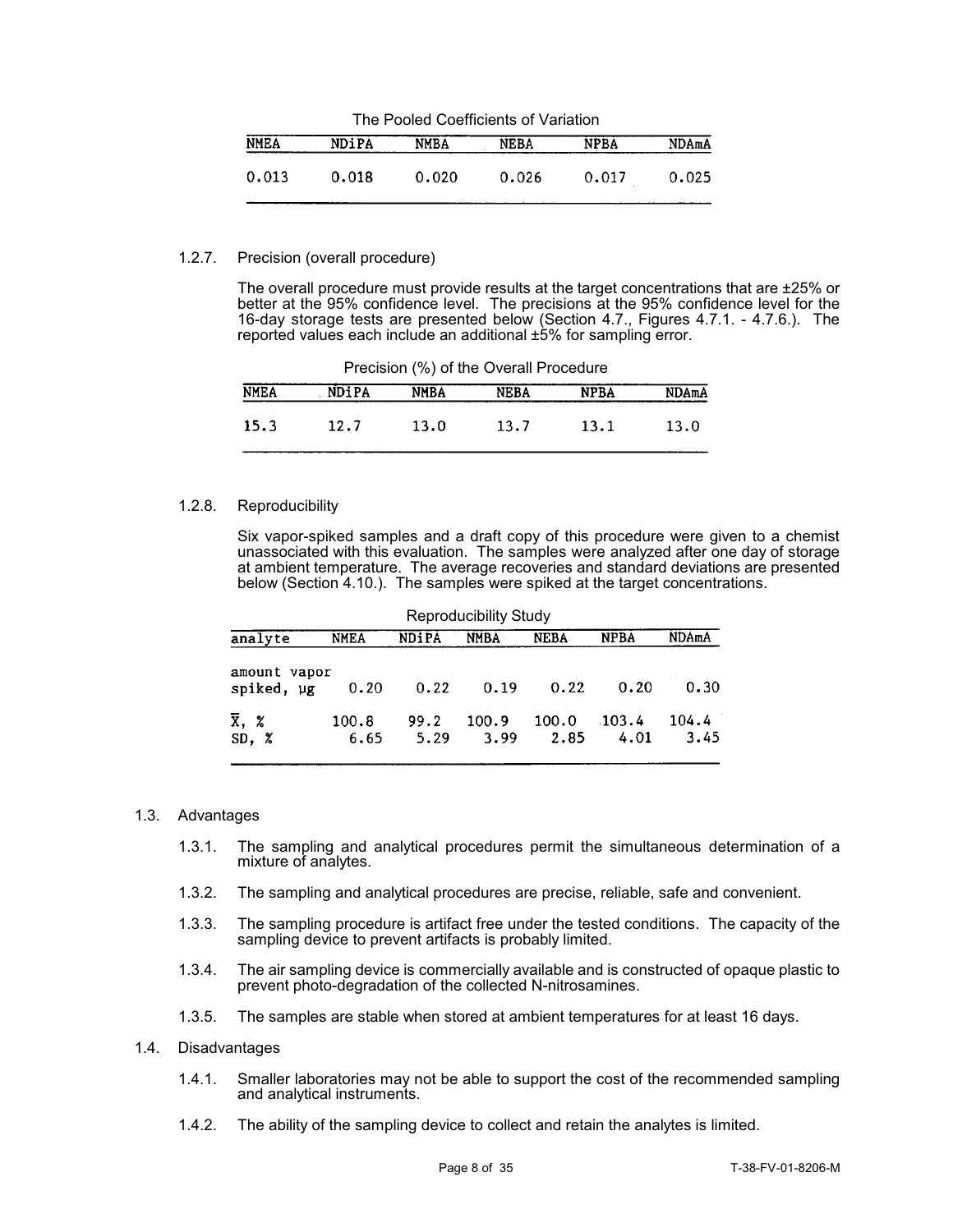### 2. Sampling Procedure

- 2.1. Apparatus
	- 2.1.1. An air sampling pump, the flow of which can be determined to within ±5% at the recommended air flow rate with the air sampler in line.
	- 2.1.2. ThermoSorb/N air sampling cartridges, available from Thermo Electron Corporation, Waltham, Mass.
	- 2.1.3. Equipment to calibrate the air flow rate through the sampling device.
- 2.2. Reagents

None required

- 2.3. Technique
	- 2.3.1. Prior to sampling, remove the ThermoSorb/N air sampling device from the foil container. Save the container for reuse.
	- 2.3.2. Prior to sampling, remove the red end caps from the inlet and outlet ports. Store the caps on the air sampler in the places that are provided for this use.
	- 2.3.3. Label the air sampler and attach the device to the air sampling pump with flexible tubing. Adjust the pump to obtain the proper air flow rate. The recommended rate is 1 L/min but flow rates of from 0.2 to 2 L/min may be used. If air volumes larger than the recommended 75 L are required or if large amounts of N-nitrosamines are suspected, two air samplers may be connected in series. Always calibrate the pump with the sampling device in line.
	- 2.3.4. Attach the sampling device in the breathing zone of the employee to be monitored. The molded clip is convenient for this purpose.
	- 2.3.5. After sampling for the appropriate time, remove the device and replace the red end caps on the inlet and outlet ports of sampler.
	- 2.3.6. Wrap each sample end to end with official OSHA seals (Form 21). Place the sealed air sampler inside the foil container from Section 2.3.1.
	- 2.3.7. With each set of samples, submit at least one blank sample. The blank should be subjected to the same handling as the sample except that no air is drawn through it.
	- 2.3.8. Place the samples in a freezer if they are to be stored before shipping to the laboratory.
	- 2.3.9. List possible interferences on the sample data sheet.
- 2.4. Breakthrough

Breakthrough studies were conducted by connecting two samplers in series. The first sampler was vapor spiked at twice the target concentrations with a mixture of the analytes and then air at about 80% relative humidity and 22°C was drawn through the sampling train. The rear sampler was removed and analyzed after an appropriate air volume had been sampled. The rear sampler was replaced with a new cartridge and sampling was continued. The first tube was also analyzed when the study was terminated.

NMEA was the only component of the mixture to be lost from the first sampling device. Two breakthrough studies were conducted and the average 5% breakthrough air volume was 169 L (Section 4.5.). The 5% breakthrough air volume was defined as the air volume at which 5% of the amount of the component vapor spiked on the first tube was found on the second tube. None of the other analytes moved from the front tube after 365 L of air was drawn through the sampling train.

In the interests of a general N-nitrosamine air sampling procedure, 75 L was selected as the recommended air volume for this method because previously evaluated N-nitrosamines have been shown to have a lower 5% breakthrough air volume than NMEA. (Ref. 5.1.)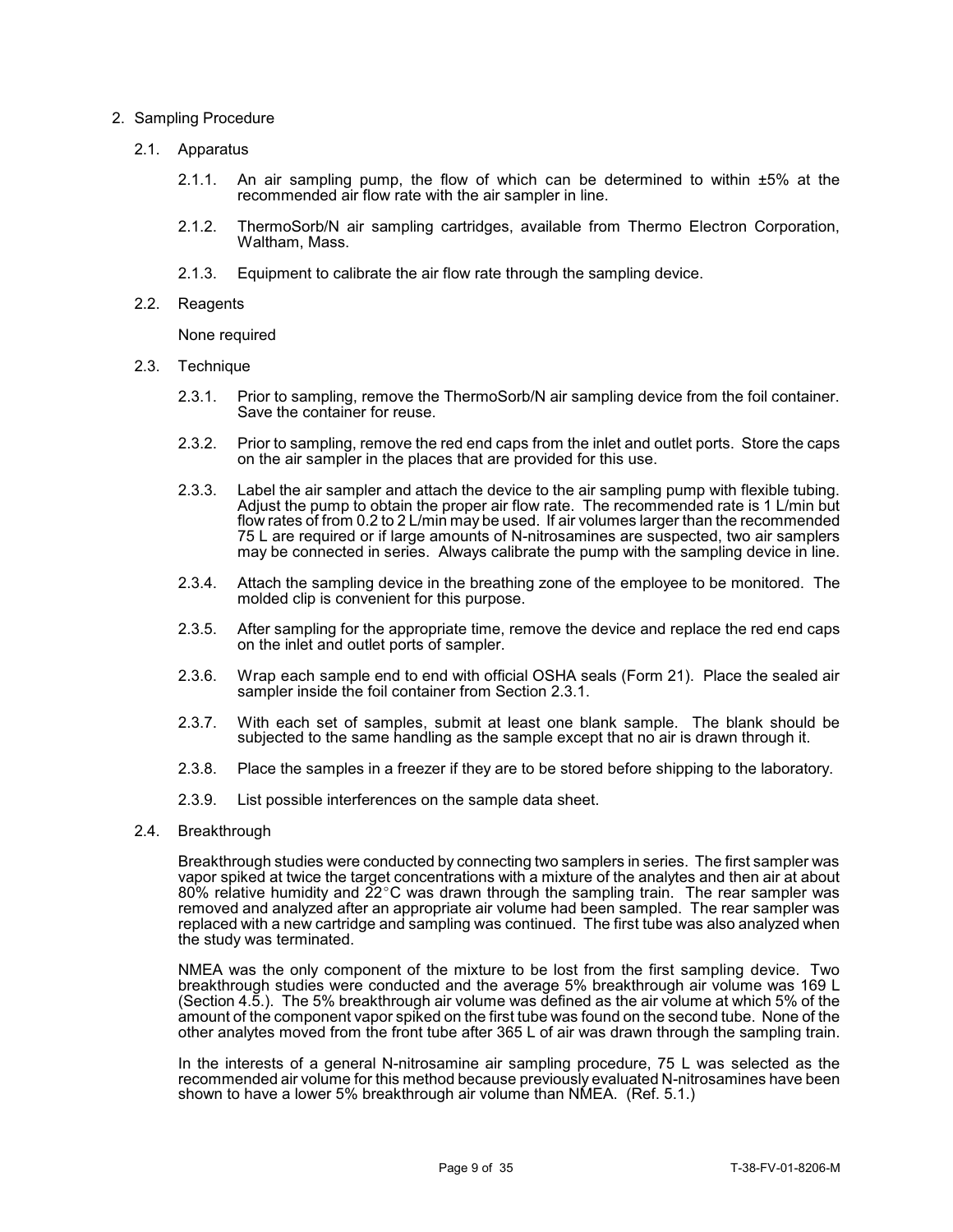### 2.5. Desorption efficiency

The average desorption efficiency for each of the analytes vapor spiked at 0.5, 1 and 2 times the target concentration on ThermoSorb/N air samplers is presented below (Section 4.6.).

| Average Desorption Efficiencies, % |              |       |             |             |              |
|------------------------------------|--------------|-------|-------------|-------------|--------------|
| <b>NMEA</b>                        | <b>NDiPA</b> | NMBA  | <b>NEBA</b> | <b>NPBA</b> | <b>NDAmA</b> |
| 101.1                              | 100.7        | 100.7 | 99.5        | 99.5        | 95.7         |

- 2.6. Recommended air volume and sampling rate
	- 2.6.1. The recommended air volume is 75 L.
	- 2.6.2. The recommended air sampling rate is 1 L/min. Studies indicate that flow rates of from 0.2 to 2 L/min may be used if required.
- 2.7. Interferences (sampling)
	- 2.7.1. The commercial ThermoSorb/N N-nitrosamine air sampler is constructed to prevent the in situ formation of N-nitrosamines from airborne precursors. The manufacturer has tested the sampling device for the artifactual formation of N-nitrosodimethylamine (NDMA), N-nitrosopiperidine (NPIP), N-nitrosopyrrolidine (NPYR), N-nitrosomorpholine (NMOR) and NDiPA using 50 µg each of the respective precursor secondaryamines and nitrogen oxides (NO<sub>x</sub>). The amines were pre-loaded on the ThermoSorb/N tubes and then 100 L of air containing 0.2, 0.5, 1, 2 or 4 ppm NO/NO<sub>2</sub> at a 1/1 ratio were sampled. Various untreated solid adsorbents formed the N-nitrosamines quite easily but at these levels of amines and  $NO<sub>x</sub>$ , the ThermoSorb/N cartridges were shown to be artifact free (Ref. 5.4.).

The process by which the ThermoSorb/N tubes prevent artifact formation is proprietary. The manufacturer states that the device has an amine trap that removes incoming amines and holds them unavailable for nitrosation. The sampled air, after passing through the amine trap, enters a solid sorbent bed where the N-nitrosamines are quantitatively removed and retained. The sampled air then passes through fiber pads containing a nitrosation inhibitor and finally exits the sampler. When the air sampling device is backflushed with solvent, the nitrosation inhibitor is put into solution and is washed together with the collected N-nitrosamines and amines into a collection vial. The nitrosation inhibitor successfully competes with the amine and chemically removes any nitrosating species (Ref. 5.35.).

The resistance of the ThermoSorb/N air sampler to artifact formation was verified using morpholine (a precursor amine for NMOR) and nitrogen dioxide. Morpholine was selected as the test amine because it has been shown to be easily nitrosated. Nitrogen dioxide in a gas bag, mixed with humid air, has been shown to be an effective nitrosating species. A Teflon gas bag was prepared containing 33 µg/L morpholine in nitrogen and another containing 4.8 ppm v/v NO<sub>2</sub> in air at about 75% relative humidity. The morpholine bag was sampled for 50 min at 1 L/min and then the nitrogen dioxide bag was sampled for 50 min at 1 L/min. The total morpholine loaded on the tube was 1650 µg. There was no NMOR formed on the ThermoSorb/N cartridge. The experiment was repeated using a standard Florisil tube. The result showed that  $\bar{7}$  µg of NMOR could be formed, as an artifact on the tube, after sampling each bag for 7 min.

- 2.7.2. It is unknown if there are other interferences with the collection of N-nitrosamines using ThermoSorb/N cartridges.
- 2.8. Safety precautions (sampling)
	- 2.8.1. Attach the sampling equipment to the worker so it will not interfere with work performance or safety.
	- 2.8.2. Follow all safety practices that apply to the work area to be monitored.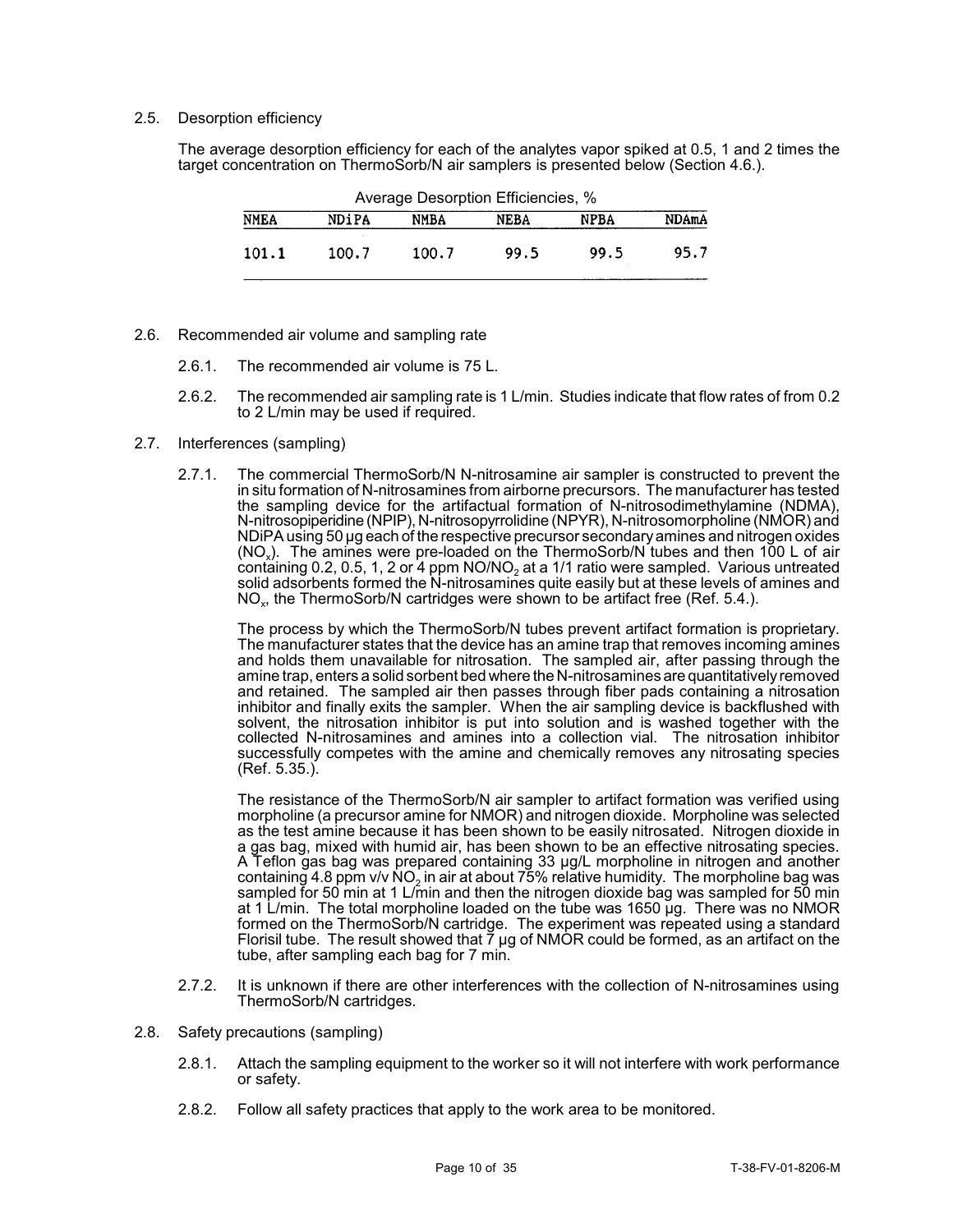### 3. Analytical Procedure

- 3.1. Apparatus
	- 3.1.1. A temperature programmable gas chromatograph (GC).
	- 3.1.2. A high performance liquid chromatographic (HPLC) pump.
	- 3.1.3. A HPLC sample injector.
	- 3.1.4. A Thermal Energy Analyzer (TEA), Thermo Electron Corporation, Waltham, Mass.
	- 3.1.5. A GC column capable of resolving the analytes from each other and potential interferences. The column used in this work was 10-ft × 1/8-in. stainless steel containing 10% Carbowax 20M with 2% KOH on 80/100 mesh Chromosorb W AW.
	- 3.1.6. A HPLC analytical column capable of resolving the analytes from each other and potential interferences. The column used in this work was a DuPont Zorbax CN  $(4.6 \text{ mm} \times 25 \text{ cm})$ .
	- 3.1.7. The necessary hardware to interface the TEA to the GC and the HPLC apparatus.
	- 3.1.8. An electronic integrator or other suitable means to measure peak area and record chromatograms. A Hewlett-Packard 3354 B/C data system was used for this evaluation. The A/D converter was set for 2 readings per second.
	- 3.1.9. Vials, 2-mL with Teflon-lined caps.
	- 3.1.10. Syringes, of convenient sizes for sample and standard preparations and injections.
	- 3.1.11. Hypodermic needles, 23 gauge × 1 in., Luer hub.
	- 3.1.12. Volumetric flasks, 1-mL and other convenient sizes.
	- 3.1.13. Dewar flasks, of convenient sizes for liquid nitrogen.
	- 3.1.14. Microanalytical balance.

### 3.2. Reagents

- 3.2.1. Analytical standards: NMEA, NDiPA, NMBA, NEBA, NPBA and NDAmA.
- 3.2.2. Dichloromethane and methanol, HPLC grade. The sample desorption solution is composed of 75% dichloromethane and 25% methanol by volume.
- 3.2.3. Isopropanol and 2,2,4-trimethylpentane, HPLC grade.
- 3.2.4. n-Propanol, technical grade.
- 3.2.5. Nitrogen, liquid.
- 3.2.6. Helium, GC grade.
- 3.2.7. Oxygen and air, medical grade.
- 3.3. Standard preparation
	- 3.3.1. Keep the exposure of the standards to light at a minimum because light will decompose each of the analytes.
	- 3.3.2. Prepare individual stock standards of by diluting known quantities of each component with isopropanol.
	- 3.3.3. Prepare an intermediate standard mixture using known volumes of each stock standard and diluting the mixture with 2,2,4-trimethylpentane. The following intermediate standard mixture was used for this evaluation.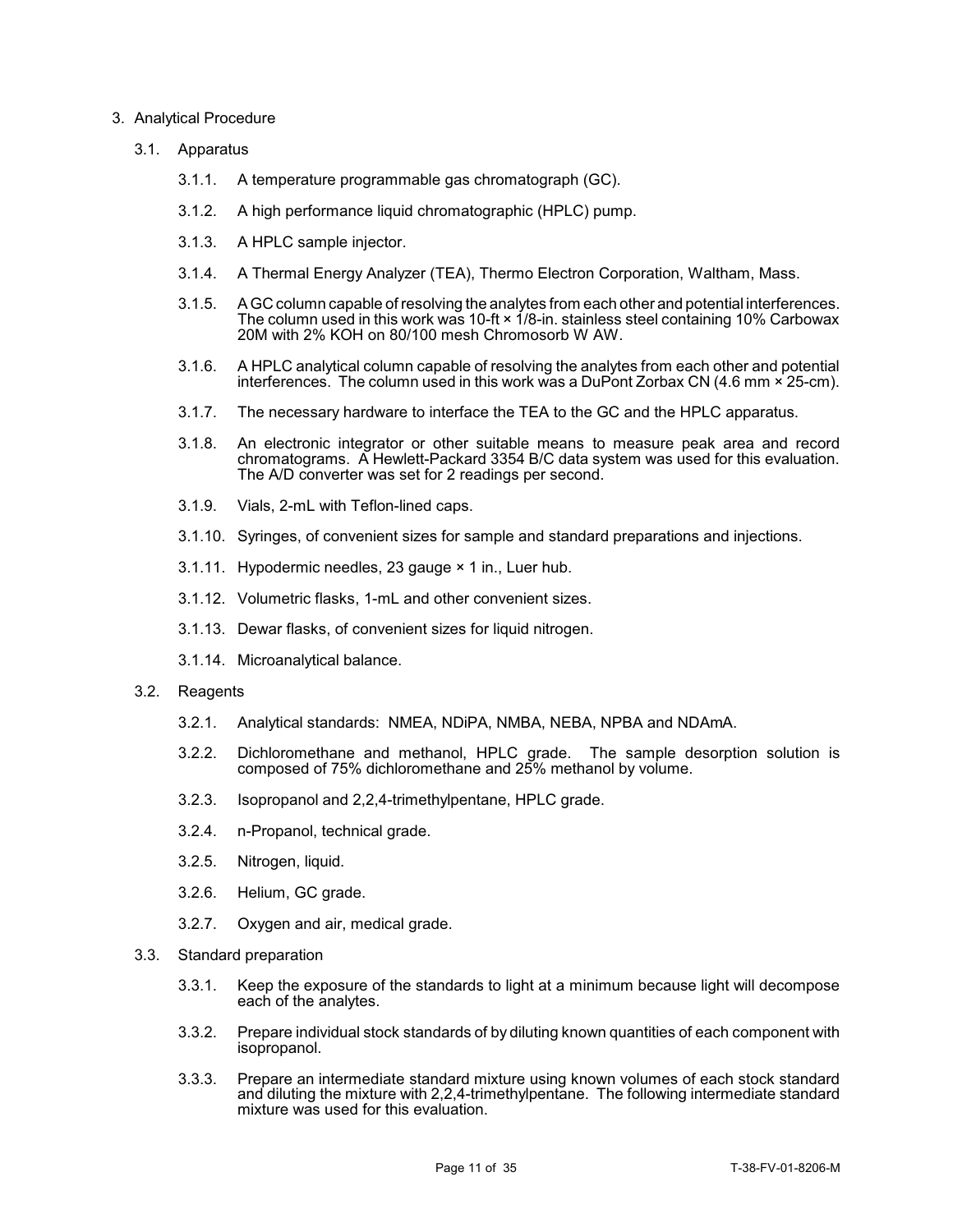| Concentration of the Standard Mixture, µg/mL |  |  |
|----------------------------------------------|--|--|
|----------------------------------------------|--|--|

| <b>NMEA</b><br>--------- | NDiPA | <b>NMBA</b> | <b>NEBA</b> | <b>NPBA</b> | NDAmA |
|--------------------------|-------|-------------|-------------|-------------|-------|
|                          |       | α<br>9.4    |             | 10          | 1 F.  |

- 3.3.4. Prepare fresh working range standards daily by diluting the standard mixture with desorbing solution. Standards at the target concentration were obtained by diluting the above standard mixture 1 to 50 with desorbing solution.
- 3.3.5. Additional standards at other than the target concentration should be prepared in order to generate the calibration curve.
- 3.3.6. Store the standards in a freezer using well-sealed, dark containers.

#### 3.4. Sample preparation

- 3.4.1. Store the samples in a freezer until analysis.
- 3.4.2. The sample should be received in a foil container. Remove the sample from the container.
- 3.4.3. Insure that the official OSHA seal (Form 21) is intact and complete.
- 3.4.4. Check the laboratory sample number against the field identification number to be sure that the sample has been properly identified.
- 3.4.5. Prepare the desorption solution described in Section 3.2.2. Store the solution in a well sealed, dark bottle.
- 3.4.6. Label two 1-mL volumetric flasks with the sample number. Further label one flask "A" and the other "B".
- 3.4.7. Remove the OSHA seal and the red end caps from the sample.
- 3.4.8. Attach a syringe needle to the male Luer fitting at the inlet port of the air sampler.
- 3.4.9. Fill a syringe with about 4 mL of the desorbing solution. Attach the syringe to the female Luer fitting located at the outlet end of the air sampler.
- 3.4.10. Elute the sample by gently forcing the desorption solvent through the air sampler at approximately0.5 mL/min. Collect the first 1-mL portion of solvent in the volumetric flask labeled "A" in Section 3.4.6. and the second 1 mL of eluant in the flask labeled "B".
- 3.4.11. Because light will decompose N-nitrosamines, it is necessary to prevent exposure of the eluted samples to light.
- 3.4.12. If the eluted samples are not to be analyzed immediately, transfer the contents of each flask to a separate vial which can be sealed with a Teflon-lined cap. Protect the samples from light and store them in a freezer.

#### 3.5. Analysis

- 3.5.1. Instrument conditions
	- 3.5.1.1. GC conditions

injector temperature: 150°C<br>column temperature: 150 to carrier gas flow rate:  $30 \text{ ml}$ <br>injection volume:  $5 \text{ µL}$ injection volume:

150 to 220 $^{\circ}$ C at 4 $^{\circ}$ C/min<br>30 mL/min (helium)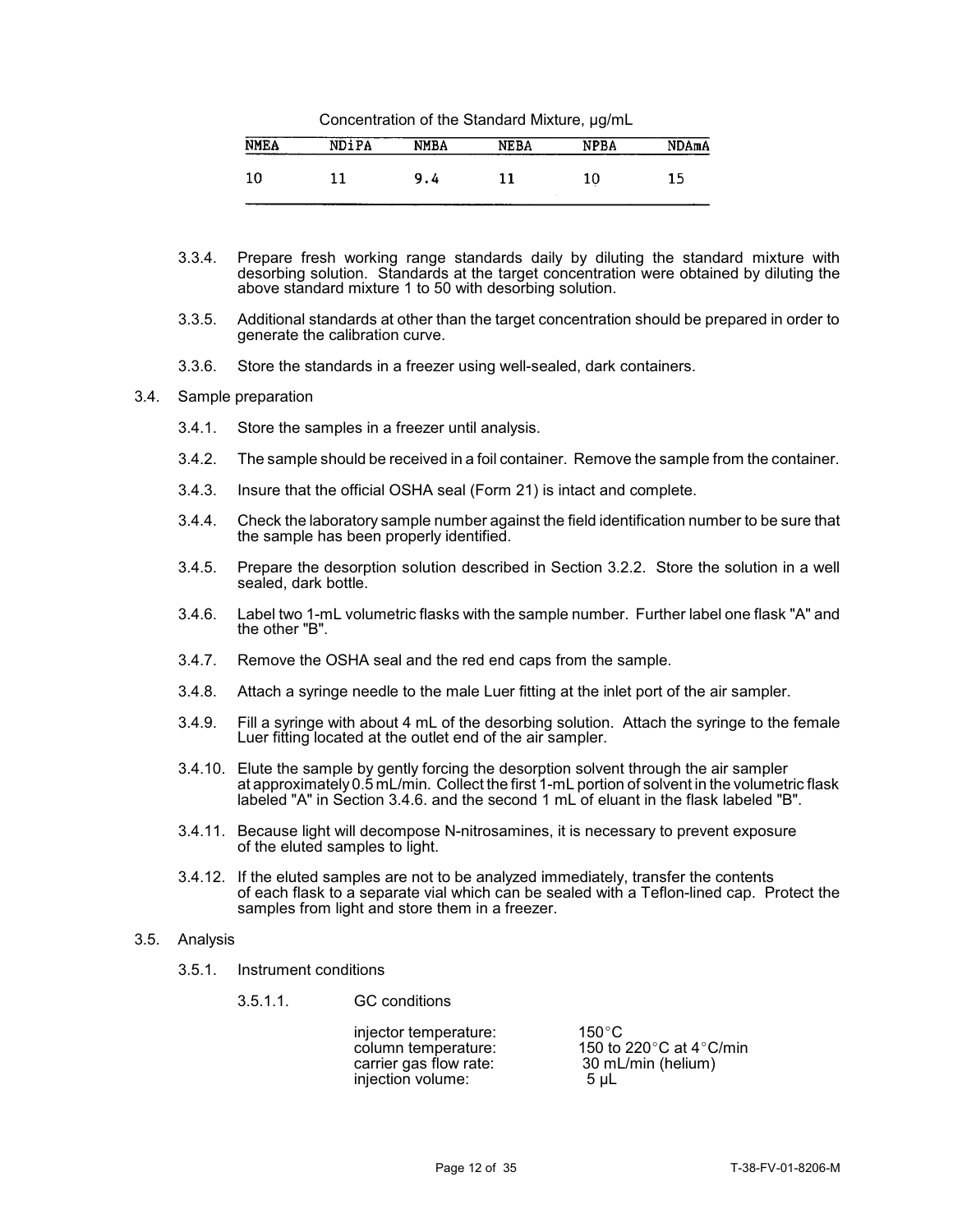The recommended GC column is 10-ft × 1/8-in. stainless steel packed with 10% Carbowax 20M with 2% KOH on 80/100 mesh Chromosorb W AW.

3.5.1.2. TEA Conditions

The following conditions apply to the Model TEA-502 with the retrofit Explosives Analysis Package (EAP).

| GC transfer temperature:         | $220^{\circ}$ C  |
|----------------------------------|------------------|
| GC pyrolyzer temperature:        | $500^{\circ}$ C  |
| oxygen:                          | 5 mL/min         |
| attenuation:                     |                  |
| cold trap temperature:           | $-130^{\circ}$ C |
| (n-propanol and liquid nitrogen) |                  |

- 3.5.2. Chromatogram Section 4.8.
- 3.5.3. Detector response is measured with an electronic integrator or other suitable means.
- 3.5.4. An external standard procedure is used to prepare a calibration curve using at least 3 standard solutions of different concentrations. The calibration curve is prepared daily. The integrator is calibrated to report results in µg/mL.
- 3.5.5. Bracket the samples with analytical standards.
- 3.6. Interferences (analytical)
	- 3.6.1. N-nitrosodipropylamine has the same general GC retention time as NMBA (Figure 4.8.2.). These analytes may be resolved on a 1/8-in. × 10-ft stainless steel GC column packed with 20% Versamid 900 on 80/100 Chromosorb W AW (Figure 4.8.3.). If either of these analytes are detected in samples, the identity of the peak in question must be confirmed.
	- 3.6.2. Because the TEA has been shown to respond to compounds other than N-nitrosamines, it is strongly recommended that positive GC/TEA results be confirmed by HPLC/TEA analysis. Since GC and HPLC separation techniques operate using different principles, the component elution order is not the same. It is unlikely that two different compounds will have a coincidence of retention time on both GC and HPLC columns.
		- 3.6.2.1. HPLC conditions

| column:<br>mobile phase:        | DuPont Zorbax CN (4.6 mm x 25 cm)<br>94.5% 2,2,4-trimethylpentane/<br>5% dichloromethane/ |
|---------------------------------|-------------------------------------------------------------------------------------------|
| flow rate:<br>injection volume: | $0.5\%$ isopropanol ( $v/v/v$ )<br>$1.3$ mL/min<br>5 to 25 $\mu$ L                        |

The TEA conditions are the same as for the GC/TEA analysis except that the HPLC pyrolyzer is used at  $550^{\circ}$ C and the cold trap is maintained at  $-80^{\circ}$ C with a mixture of water, n-propanol and liquid nitrogen.

- 3.6.2.2. Chromatogram Figure 4.8.4.
- 3.6.3. GC and HPLC parameters may be changed to circumvent interferences. Possible interferences are listed on the sample data sheets.
- 3.6.4. The only unequivocal means of structure designation is by gas chromatography/mass spectrometry with continuous peak matching. It is recommended this procedure be used to confirm samples whenever possible.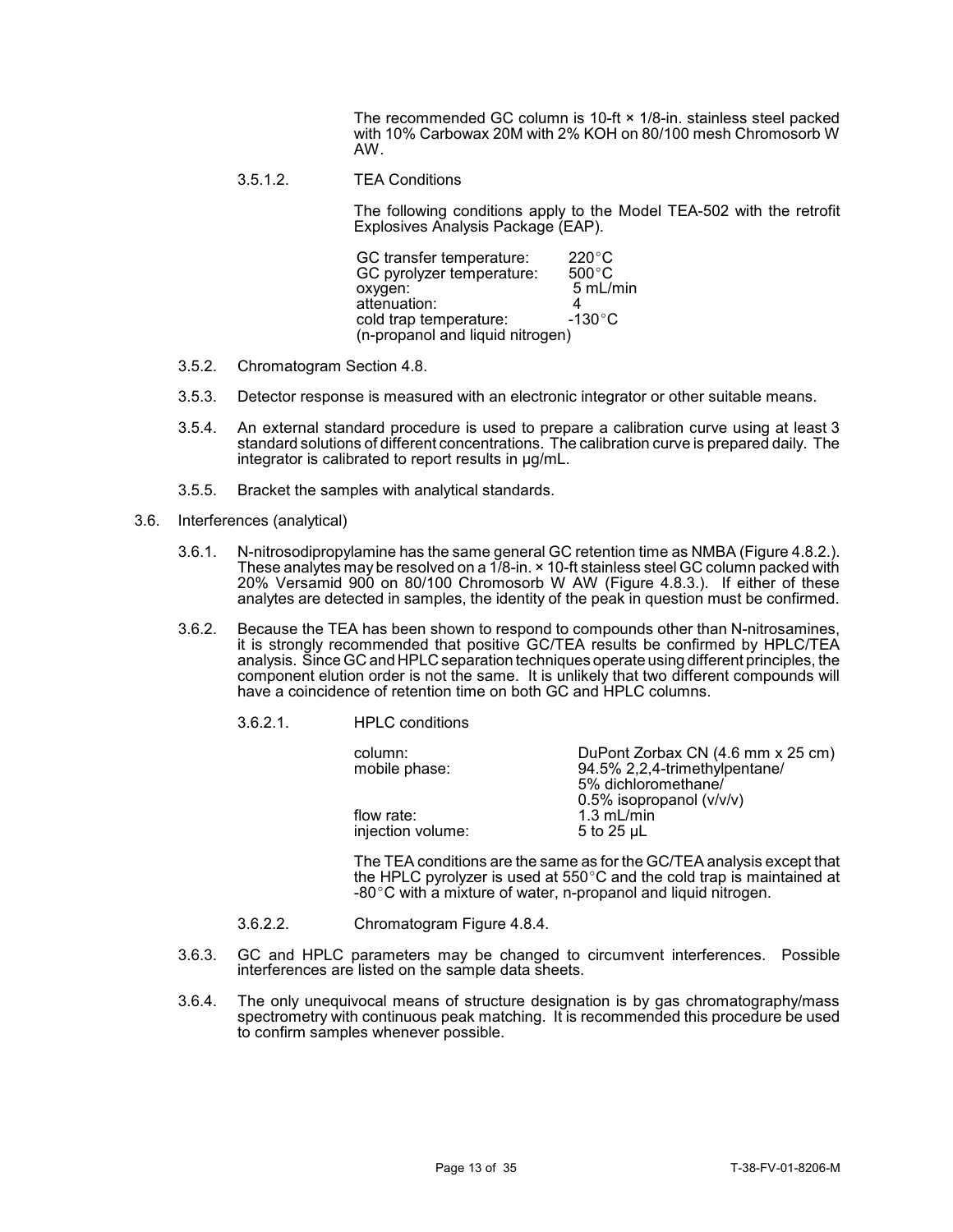- 3.7. Calculations
	- 3.7.1. The integrator value in µg/mL is used for reference only. More reliable results are obtained by use of a calibration curve. The detector response, for each standard, is compared to its equivalent concentration in µg/mL and the best straight line through the data points is determined by linear regression.
	- 3.7.2. The concentration, in µg/mL, for a particular determination is obtained by comparing its detector response to the calibration curve.
	- 3.7.3. The result obtained from the analysis of each vial or flask is corrected by the appropriate desorption efficiency, and then the corrected results from the "A" and "B" determinations that compose a particular air sample are added together.
	- 3.7.4. The analyte air concentrations for a sample are calculated by the following equation:

concentration in  $\mu$ g/m $^3$  = (C)(D)(1000)/E

- where  $C = \mu g/mL$  from Section 3.7.3.<br>  $D =$  desorption volume in milili
	- $D =$  desorption volume in milliliters (1 mL)<br> $E =$  air volume in liters
	- $=$  air volume in liters
- 3.7.5. To convert the results from Section 3.7.4. to parts per billion (at 760 mm and  $25^{\circ}$ C) the following relationship is used:

concentration in  $ppb = (\mu g/m^3)(24.46)/MW$ 

| result from Section 3.7.4.                          |
|-----------------------------------------------------|
| molar volume of an ideal gas at $25^{\circ}$ C      |
| and 760 mmHg.                                       |
| molecular weight of the analyte,<br>obtained below. |
|                                                     |

| Molecular Weights |              |        |             |             |              |  |
|-------------------|--------------|--------|-------------|-------------|--------------|--|
| <b>NMEA</b>       | <b>NDIPA</b> | NMBA   | <b>NEBA</b> | <b>NPBA</b> | <b>NDAmA</b> |  |
| 88.13             | 130.22       | 116.19 | 130.22      | 144.25      | 186.34       |  |

- 3.8. Safety precautions (analytical)
	- 3.8.1. The analytes are extremely potent animal carcinogens and utmost care must be exercised when working with these compounds.
	- 3.8.2. Avoid skin contact with liquid nitrogen and the solvents.
	- 3.8.3. Confine the use of solvents to a fume hood.
	- 3.8.4. Wear safety glasses in all laboratory areas.
	- 3.8.5. Check to be sure that the TEA exhaust is connected to a fume hood.

#### 4. Backup Data

4.1. Detection limit of the analytical procedure

Figure 4.1. is a chromatogram obtained from a 5-µL injection of a standard solution at the following concentrations: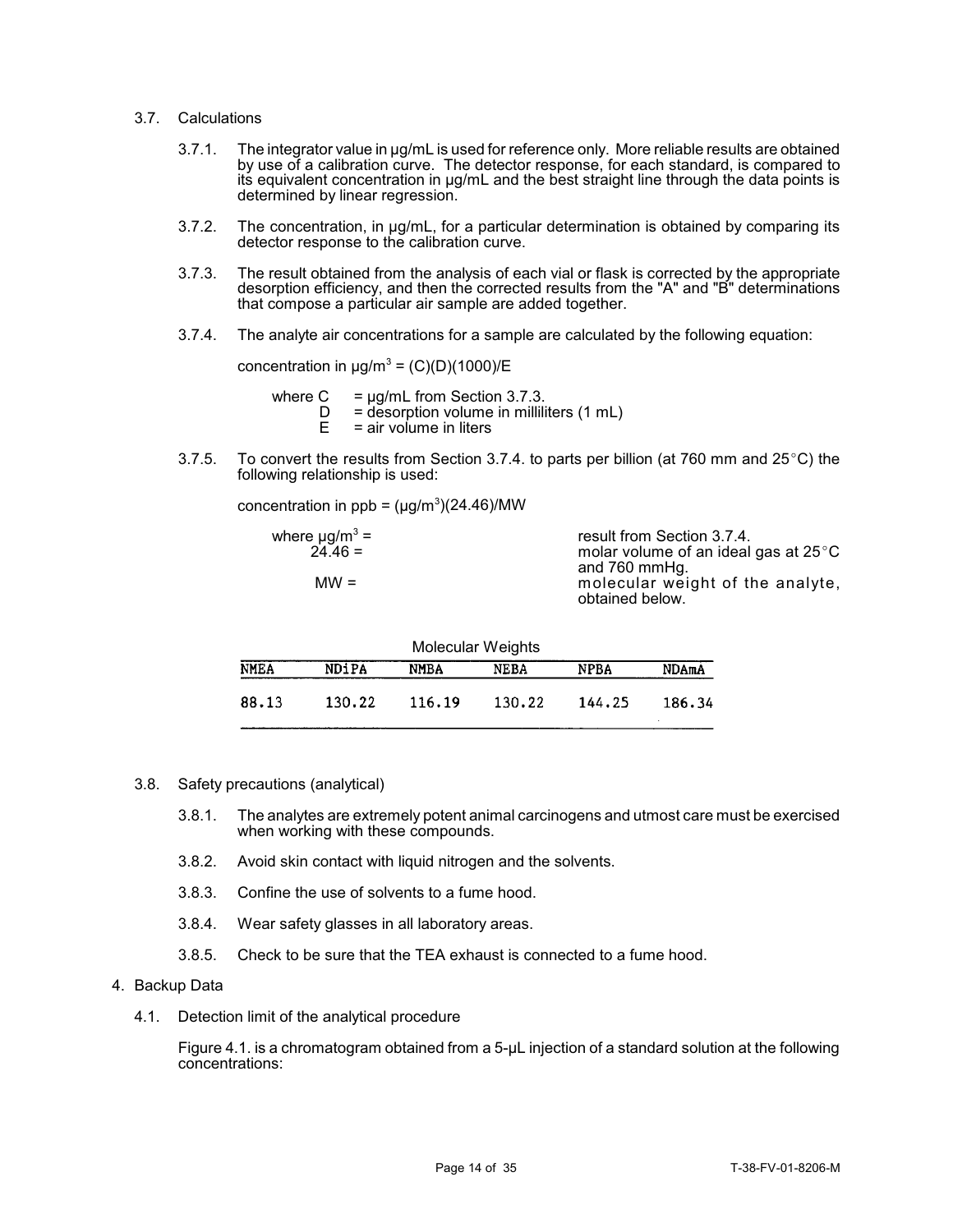| Concentrations of the Detection Limit Standard in ug/mL |              |             |             |             |              |  |
|---------------------------------------------------------|--------------|-------------|-------------|-------------|--------------|--|
| <b>NMEA</b>                                             | <b>NDiPA</b> | <b>NMBA</b> | <b>NEBA</b> | <b>NPBA</b> | <b>NDAmA</b> |  |
| 0.010                                                   | 0.011        | 0.0094      | 0.011       | 0.010       | 0.015        |  |

Procedure used to Vapor Spike ThermoSorb/N Tubes

Each ThermoSorb/N tube was vapor spiked with the analytes by first injecting a liquid mixture of the analytes on Polar Partition resin. The spiked resin tube was then placed in front of the ThermoSorb/N cartridge and 50 L (1 L/min) of air, at about 80% relative humidity and 22°C, were drawn through the sampling train. The analytes were vaporized from the resin and collected on the ThermoSorb/N tube. The vaporization process was determined to be complete after 25 L of air had passed through the resin.

### 4.2. The detection limit of the overall procedure and the reliable quantitation limit

The following data were obtained by vapor spiking the analytes on air samplers. The injection size recommended in the analytical procedure (5-µL) was used to determine the detection limit of the overall procedure and the reliable quantitation limit.

| analyte            | <b>NMEA</b> | <b>NDiPA</b> | <b>NMBA</b> | <b>NEBA</b> | <b>NPBA</b> | <b>NDAmA</b> |
|--------------------|-------------|--------------|-------------|-------------|-------------|--------------|
| ng/sample          | 10          | 11           | 9.4         | 11          | 10          | 15           |
| recovery,          | 95.6        | 94.8         | 95.2        | 94.9        | 83.2        | 107.2        |
| χ                  | 92.7        | 88.2         | 87.3        | 99.9        | 95.1        | 107.0        |
|                    | 102.0       | 85.0         | 83.9        | 95.2        | 104.5       | 98.5         |
|                    | 91.5        | 103.9        | 100.0       | 98.8        | 94.4        | 105.1        |
|                    | 86.9        | 97.2         | 95.4        | 102.1       | 102.7       | 101.9        |
|                    | 99.1        | 97.5         | 85.1        | 105.9       | 102.6       | 100.6        |
| $\bar{\textbf{x}}$ | 94.6        | 94.4         | 91.2        | 99.5        | 97.1        | 103.4        |
| <b>SD</b>          | 5.45        | 6.85         | 6.58        | 4.20        | 8.01        | 3.59         |
| $1.96$ SD          | 10.7        | 13.4         | 12.9        | 8.22        | 15.7        | 7.03         |

Table 4.2. Desorption Efficiency at the Detection Limit

Since the desorption efficiencies were near 100% and also the precisions were better than ±25%, the detection limits of the overall procedure and the reliable quantitation limits were the same.

## 4.3. Precision data

The following data were obtained from multiple injections of analytical standards:

|                         | Precision at 0.5 <sup>*</sup> Target Concentration |              |             |             |             |         |  |
|-------------------------|----------------------------------------------------|--------------|-------------|-------------|-------------|---------|--|
| analyte                 | <b>NMEA</b>                                        | <b>NDIPA</b> | <b>NMBA</b> | <b>NEBA</b> | <b>NPBA</b> | NDAmA   |  |
| µg/mL                   | 0.10                                               | 0.11         | 0.094       | 0.11        | 0.10        | 0.15    |  |
| area counts             | 27065                                              | 22586        | 18524       | 25698       | 18686       | 19604   |  |
|                         | 27193                                              | 22420        | 19648       | 23684       | 17699       | 19083   |  |
|                         | 27690                                              | 22124        | 19363       | 25931       | 18217       | 18838   |  |
|                         | 27758                                              | 22999        | 19412       | 25189       | 18418       | 18479   |  |
|                         | 27851                                              | 22323        | 19727       | 24922       | 18052       | 19805   |  |
| $\overline{\textbf{X}}$ | 27511.4                                            | 22490.4      | 19334.8     | 25084.8     | 18214.4     | 19161.8 |  |
| <b>SD</b>               | 356,612                                            | 329.788      | 478.557     | 879.157     | 372.786     | 544.637 |  |
| CV                      | 0.0130                                             | 0.0147       | 0.0248      | 0.0350      | 0.0205      | 0.0284  |  |

Table 4.3.1. Precision at 0.5× Target Concentration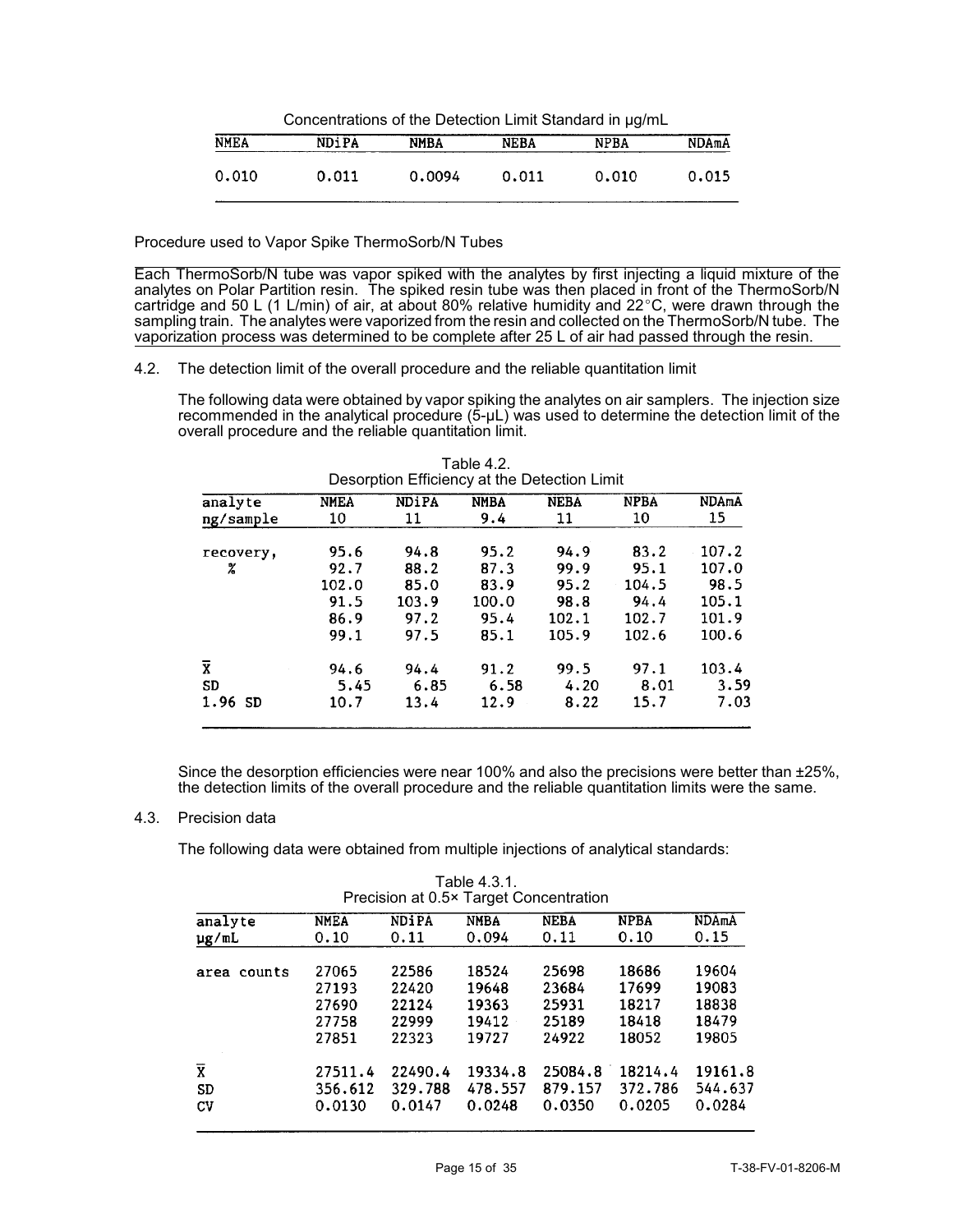|                         |             |              | Fleusion at TA Target Concentration |             |             |              |
|-------------------------|-------------|--------------|-------------------------------------|-------------|-------------|--------------|
| analyte                 | <b>NMEA</b> | <b>NDiPA</b> | <b>NMBA</b>                         | <b>NEBA</b> | <b>NPBA</b> | <b>NDAmA</b> |
| µg/mL                   | 0.20        | 0.22         | 0.19                                | 0.22        | 0.20        | 0.30         |
|                         |             |              |                                     |             |             |              |
| area counts             | 52963       | 44183        | 38450                               | 47220       | 34422       | 35067        |
|                         | 53081       | 44391        | 37254                               | 49112       | 34512       | 34259        |
|                         | 54020       | 43683        | 36628                               | 47969       | 33540       | 35449        |
|                         | 54539       | 42981        | 38216                               | 48028       | 34727       | 35120        |
|                         | 53835       | 42851        | 37771                               | 46244       | 34285       | 36502        |
| $\overline{\mathbf{x}}$ | 53687.6     | 43617.8      | 37663.8                             | 47714.6     | 34297.2     | 35279.4      |
| <b>SD</b>               | 661.458     | 691.924      | 737.453                             | 1063.36     | 452,753     | 811.673      |
|                         |             |              |                                     |             |             |              |
| <b>CV</b>               | 0.0123      | 0.0159       | 0.0196                              | 0.0223      | 0.0132      | 0.0230       |

Table 4.3.2.<br>1x Target Concentration Precision at 1x

| Table 4.3.3.                         |
|--------------------------------------|
| Precision at 2× Target Concentration |

| analytes              | <b>NMEA</b> | <b>NDiPA</b> | <b>NMBA</b> | <b>NEBA</b> | <b>NPBA</b> | <b>NDAmA</b> |
|-----------------------|-------------|--------------|-------------|-------------|-------------|--------------|
| µg/mL                 | 0.40        | 0.44         | 0.38        | 0.44        | 0.40        | 0.60         |
| counts<br>area        | 111830      | 87667        | 73717       | 101134      | 70263       | 69269        |
|                       | 108836      | 89592        | 75536       | 100335      | 69945       | 69635        |
|                       | 110374      | 87938        | 73669       | 98393       | 68823       | 72803        |
|                       | 112323      | 92364        | 73607       | 102487      | 71697       | 71145        |
|                       | 111588      | 91555        | 75048       | 102664      | 71112       | 68670        |
| $\overline{\text{X}}$ | 110990.2    | 89823.2      | 74315.4     | 101002.6    | 70368.0     | 70304.4      |
| <b>SD</b>             | 1401.72     | 2104.25      | 908.889     | 1749.05     | 1106.43     | 1668.91      |
| <b>CV</b>             | 0.0126      | 0.0234       | 0.0122      | 0.0173      | 0.0157      | 0.0237       |

Table 4.3.4. The Pooled Coefficients of Variation **NMEA NMBA NEBA NDiPA NPBA NDAmA**  $0.013$ 0.018 0.020 0.026 0.017 0.025

## 4.4. Sensitivity

The data in Tables 4.3.1. - 4.3.3. are presented graphically in Figures 4.4.1. - 4.4.6. The sensitivity of the analytical procedure is determined by the slope of the calibration curve over a concentration range of from 0.5 to 2 times the target concentrations.

## 4.5. Breakthrough

Two breakthrough studies were conducted at about 80% relative humidity and  $22^{\circ}$ C. Two ThermoSorb/N tubes were connected in series and the front tube was vapor spiked at 2 times the target concentration with a mixture of the analytes. The rear tube was removed and replaced at intervals and analyzed. NMEA was the only analyte to move from the front to the rear tube. The data is presented in Tables 4.5.1. and 4.5.2. and also in Figures 4.5.1. and 4.5.2.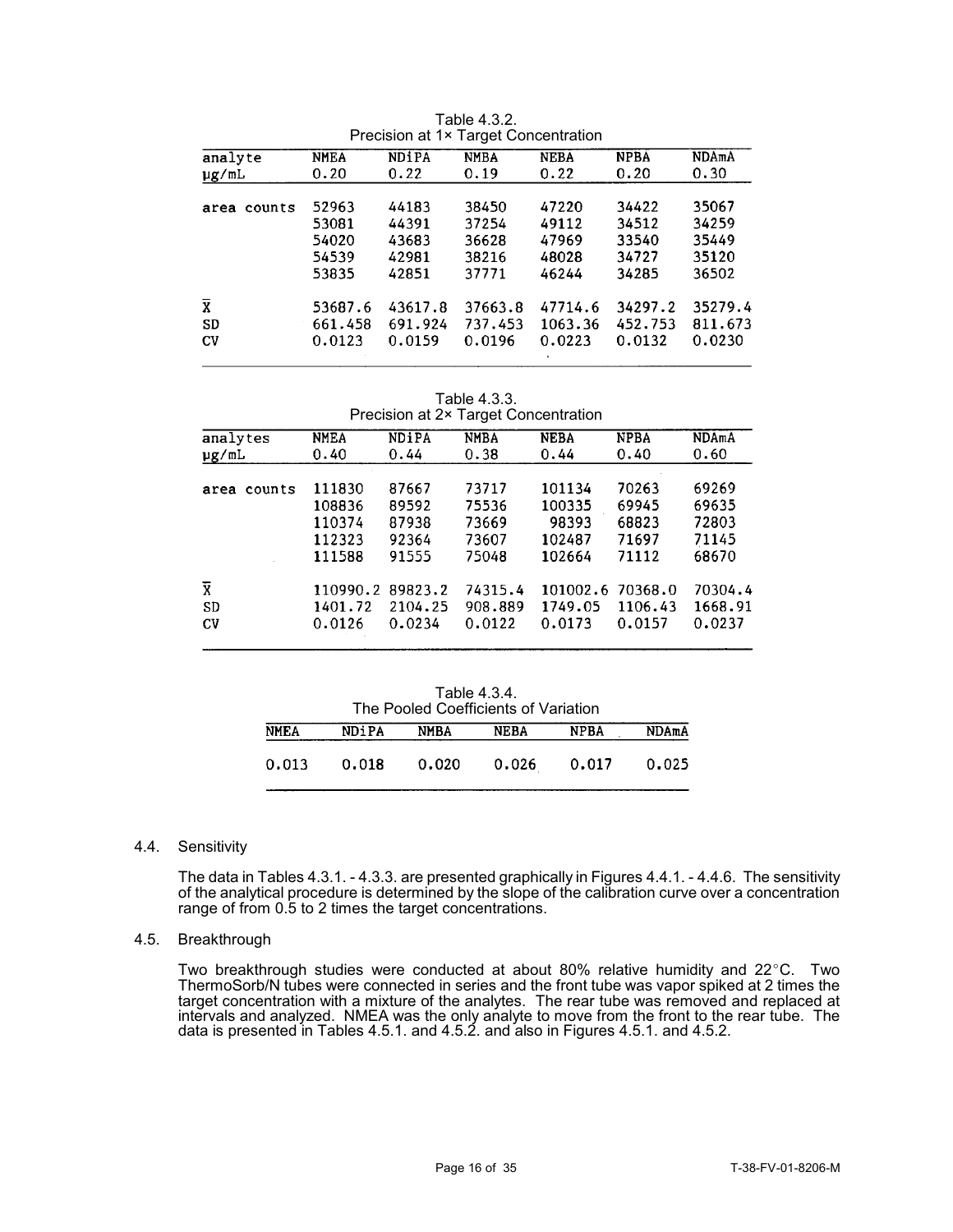| air sampled, | NMEA recovery, | cumulative NMEA |
|--------------|----------------|-----------------|
|              |                | X<br>recovery,  |
| 100          | ND             | 0.0             |
| 150          | 2.8            | 2.8             |
| 200          | 24.3           | 27.1            |
| 250          | 36.4           | 63.5            |
| 300          | 26.0           | 89.5            |
| front tube   | 10.5           |                 |

Table 4.5.1. Breakthrough Study One

| Table 4.5.2.                  |
|-------------------------------|
| <b>Breakthrough Study Two</b> |

| air sampled, | NMEA recovery,<br>z | cumulative NMEA<br>recovery, % |  |  |
|--------------|---------------------|--------------------------------|--|--|
| 123          | ND                  | 0.0                            |  |  |
| 174          | 2.0                 | 2.0                            |  |  |
| 229          | 19.1                | 21.1                           |  |  |
| 275          | 35.5                | 56.6                           |  |  |
| 365          | 43.4                | 100.0                          |  |  |
| front tube   | <b>ND</b>           |                                |  |  |

 $ND = none detected$ 

# 4.6. Desorption efficiency

The following data represent the analysis of ThermoSorb/N tubes vapor spiked with the analytes at 0.5, 1, and 2 times the target concentrations.

| <b>NMEA</b> | <b>NDIPA</b> | <b>NMBA</b> | <b>NEBA</b> | <b>NPBA</b> | <b>NDAmA</b> |
|-------------|--------------|-------------|-------------|-------------|--------------|
| 100         | 110          | 94          | 110         | 100         | 150          |
| 98.4        | 94.1         | 99.0        | 99.4        | 92.8        | 102.3        |
| 104.2       | 93.9         | 88.6        | 89.2        | 84.5        | 99.6         |
| 97.9        | 102.8        | 103.2       | 97.9        | 98.5        | 104.2        |
| 103.6       | 102.2        | 96.6        | 91.6        | 97.9        | 91.0         |
| 105.2       | 111.0        | 112.1       | 105.5       | 109.1       | 94.7         |
| 98.6        | 94.2         | 97.1        | 96.2        | 100.5       | 101.0        |
| 101.3       | 99.7         | 99.4        | 96.6        | 97.2        | 98.8         |
|             |              |             |             |             |              |

Table 4.6.1. Desorption Efficiency at 0.5x the Target Concentration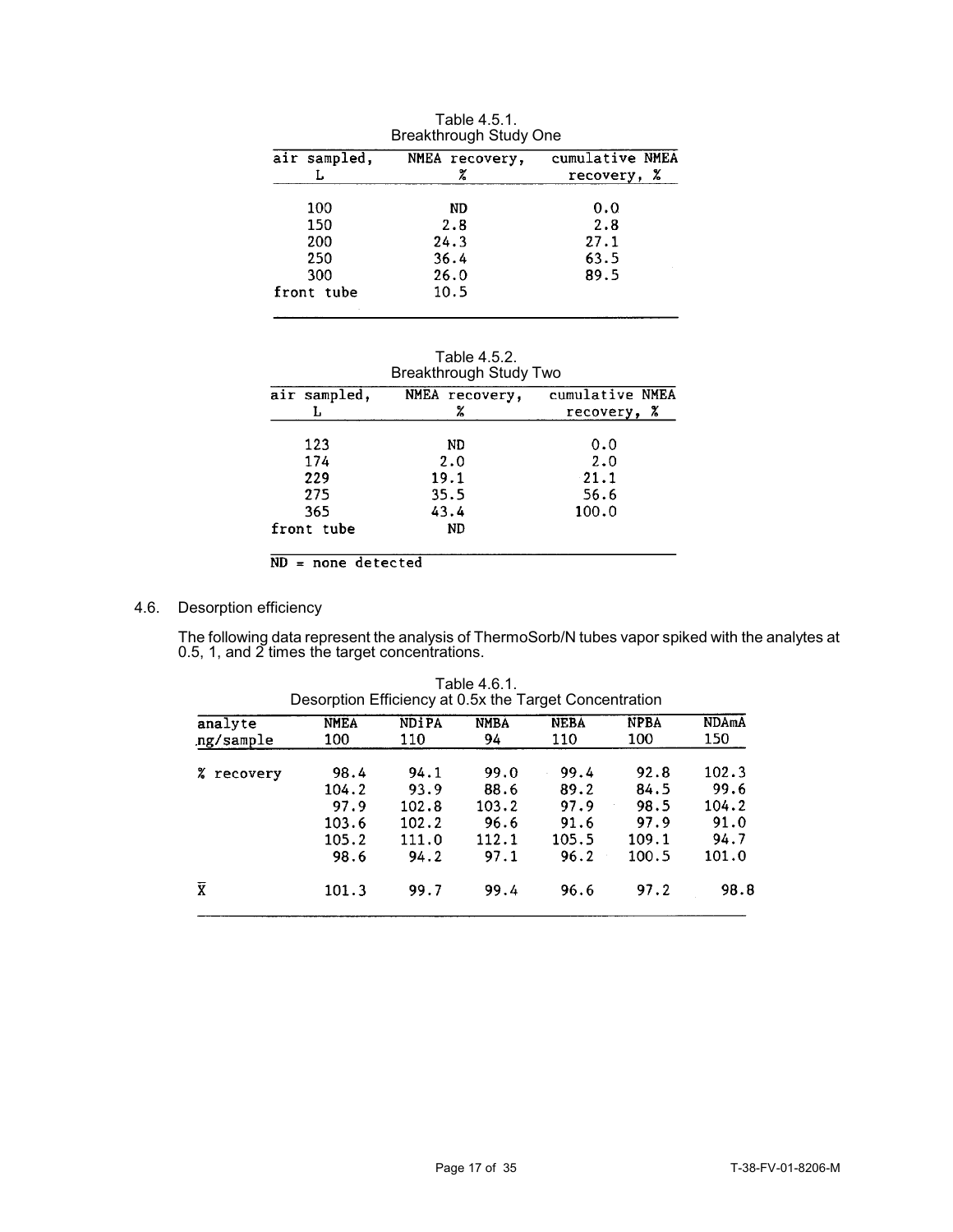| analyte                 | <b>NMEA</b> | NDiPA | <b>NMBA</b> | <b>NEBA</b> | <b>NPBA</b> | NDAmA |
|-------------------------|-------------|-------|-------------|-------------|-------------|-------|
| ng/sample               | 200         | 220   | 188         | 220         | 200         | 300   |
| z.<br>recovery          | 92.0        | 92.4  | 90.8        | 92.9        | 96.6        | 95.4  |
|                         | 105.3       | 105.4 | 106.2       | 106.9       | 104.0       | 96.3  |
|                         | 105.1       | 106.8 | 106.0       | 105.7       | 105.1       | 93.7  |
|                         | 100.0       | 100.6 | 104.4       | 102.1       | 100.0       | 90.2  |
|                         | 98.7        | 97.5  | 95.4        | 94.4        | 95.4        | 99.6  |
|                         | 106.7       | 104.0 | 104.5       | 104.5       | 101.8       | 96.0  |
| $\overline{\mathbf{x}}$ | 101.3       | 101.1 | 101.2       | 101.1       | 100.5       | 95.2  |
|                         |             |       |             |             |             |       |

Table 4.6.2. Desorption Efficiency at 1x the Target Concentration

Table 4.6.3.

|                      | Desorption Efficiency at 2x the Target Concentration |                                                   |                                                  |                                                  |                                                   |                                              |
|----------------------|------------------------------------------------------|---------------------------------------------------|--------------------------------------------------|--------------------------------------------------|---------------------------------------------------|----------------------------------------------|
| analyte<br>ng/sample | <b>NMEA</b><br>400                                   | NDIPA<br>440                                      | <b>NMBA</b><br>376                               | <b>NEBA</b><br>440                               | <b>NPBA</b><br>400                                | <b>NDAmA</b><br>600                          |
| X.<br>recovery       | 101.3<br>102.1<br>103.2<br>103.8<br>98.0<br>96.5     | 101.5<br>103.7<br>100.8<br>100.0<br>104.9<br>97.8 | 102.6<br>102.6<br>99.8<br>101.4<br>103.9<br>99.3 | 101.6<br>103.0<br>97.8<br>101.2<br>102.4<br>99.5 | 100.9<br>102.2<br>100.1<br>102.0<br>104.4<br>95.2 | 87.0<br>92.5<br>93.6<br>95.5<br>94.6<br>94.8 |
| $\overline{X}$       | 100.8                                                | 101.4                                             | 101.6                                            | 100.9                                            | 100.8                                             | 93.0                                         |

Table 4.6.4. Average Desorption Efficiency at 0.5, 1, and 2 Times the Target Concentration

| <b>NMEA</b> | <b>NDIPA</b> | <b>NMBA</b> | <b>NEBA</b> | <b>NPBA</b> | <b>NDAmA</b> |
|-------------|--------------|-------------|-------------|-------------|--------------|
| 101.1       | 100.7        | 100.7       | 99.5        | 99.5        | 95.7         |

# 4.7. Storage data

The data in Tables 4.7.1. and 4.7.2. <code>represent</code> the effects of storage at ambient (21 to 26 $^{\circ}$ C) and reduced (-20°C) temperatures on vapor spiked ThermoSorb/N cartridges. The tubes were vapor spiked at the following levels. The results are not corrected for desorption efficiency. The data are also presented graphically in Figures 4.7.1. to 4.7.12.

|             |              | Amount Vapor spiked, ug/Cartridge |      |             |              |  |
|-------------|--------------|-----------------------------------|------|-------------|--------------|--|
| <b>NMEA</b> | <b>NDiPA</b> | NMBA                              | NEBA | <b>NPBA</b> | <b>NDAmA</b> |  |
| 0.20        | 0.22         | 0.19                              | 0.22 | 0.20        | 0.30         |  |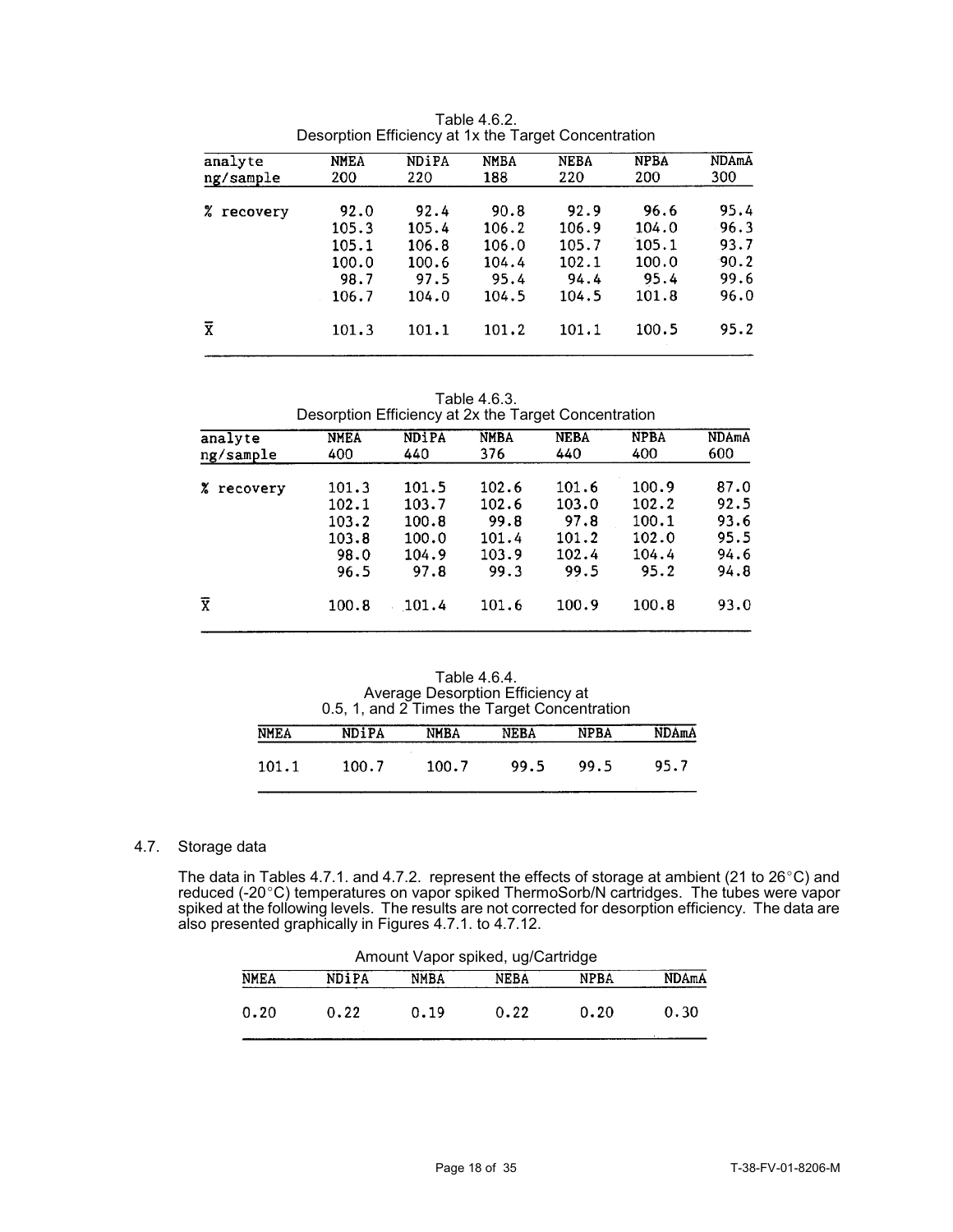| day | sample                                     | <b>NMEA</b> | NDiPA | <b>NMBA</b> | <b>NEBA</b> | <b>NPBA</b> | NDAmA |
|-----|--------------------------------------------|-------------|-------|-------------|-------------|-------------|-------|
|     |                                            |             |       |             |             |             |       |
| 0   |                                            | 105.8       | 105.4 | 105.8       | 104.2       | 104.2       | 92.0  |
|     | $\frac{1}{2}$                              | 102.8       | 101.5 | 100.2       | 98.6        | 101.0       | 97.3  |
|     |                                            | 105.1       | 104.8 | 104.0       | 104.5       | 105.1       | 98.4  |
| 3   |                                            | 96.1        | 102.8 | 98.2        | 100.4       | 96.1        | 91.3  |
|     | $\frac{1}{2}$                              | 99.9        | 108.5 | 105.0       | 107.2       | 105.0       | 102.7 |
|     |                                            | 104.2       | 104.7 | 97.1        | 104.0       | 102.0       | 99.4  |
| 6   |                                            | 85.9        | 94.0  | 92.4        | 89.7        | 89.8        | 88.8  |
|     |                                            | 86.4        | 90.2  | 87.5        | 86.2        | 88.2        | 85.4  |
|     | $\begin{array}{c} 1 \\ 2 \\ 3 \end{array}$ | 92.8        | 98.1  | 95.9        | 95.4        | 98.1        | 94.4  |
| 9   |                                            | 91.8        | 100.2 | 94.8        | 99.3        | 97.1        | 90.7  |
|     | $\begin{array}{c} 1 \\ 2 \\ 3 \end{array}$ | 96.9        | 101.9 | 95.2        | 98.8        | 96.9        | 93.4  |
|     |                                            | 91.0        | 98.5  | 92.9        | 98.2        | 95.0        | 89.7  |
| 13  |                                            | 103.8       | 101.9 | 100.8       | 94.2        | 91.6        | 93.0  |
|     |                                            | 95.4        | 98.3  | 98.4        | 92.2        | 88.4        | 93.3  |
|     | $\begin{array}{c} 1 \\ 2 \\ 3 \end{array}$ | 92.0        | 100.9 | 96.0        | .97.1       | 89.5        | 94.3  |
| 16  |                                            | 95.5        | 98.1  | 95.0        | 93.4        | 93.6        | 94.0  |
|     | $\frac{1}{2}$                              | 100.6       | 100.8 | 97.0        | 99.0        | 98.5        | 100.0 |
|     | $\overline{\mathbf{3}}$                    | 93.2        | 95.1  | 90.2        | 91.8        | 89.6        | 94.4  |

Table 4.7.1. Ambient Temperature Storage, % Recovery

Table 4.7.2.

| day | sample                                     | <b>NMEA</b>                | <b>NDiPA</b> | <b>NMBA</b> | <b>NEBA</b> | <b>NPBA</b> | <b>NDAmA</b> |
|-----|--------------------------------------------|----------------------------|--------------|-------------|-------------|-------------|--------------|
|     |                                            |                            |              |             |             |             |              |
| 0   |                                            | 99.0                       | 100.8        | 102.6       | 103.5       | 103.3       | 101.1        |
|     | $\frac{1}{2}$                              | 94.4                       | 94.9         | 94.3        | 94.5        | 93.6        | 91.3         |
|     |                                            | 91.6                       | 101.9        | 98.4        | 98.5        | 95.0        | 86.8         |
| 4   |                                            | 98.0                       | 100.4        | 97.6        | 99.5        | 103.5       | 87.7         |
|     |                                            | 93.8                       | 99.8         | 98.0        | 100.0       | 101.5       | 98.1         |
|     | $\begin{array}{c} 1 \\ 2 \\ 3 \end{array}$ | 99.3                       | 99.7         | 97.7        | 98.3        | 97.0        | 97.8         |
| 7   |                                            | 94.2                       | 100.4        | 98.7        | 99.3        | 97.5        | 94.4         |
|     |                                            | 100.2                      | 101.7        | 97.6        | 100.1       | 93.6        | 96.8         |
|     | $\frac{1}{2}$<br>3                         | 97.3                       | 99.9         | 97.1        | 98.2        | 89.6        | 98.3         |
| 11  |                                            | 100.6                      | 103.9        | 99.1        | 104.4       | 101.2       | 88.4         |
|     |                                            | 101.6                      | 99.5         | 97.2        | 99.0        | 91.4        | 91.4         |
|     | $\begin{array}{c} 1 \\ 2 \\ 3 \end{array}$ | 100.6                      | 101.1        | 95.8        | 97.4        | 92.7        | 95.1         |
| 14  |                                            | 103.1                      | 104.8        | 98.6        | 98.7        | 101.1       | 96.4         |
|     |                                            | 92.8                       | 95.2         | 91.9        | 94.8        | 94.5        | 88.2         |
|     | $\begin{array}{c} 1 \\ 2 \\ 3 \end{array}$ | 97.0<br>$\hat{\mathbf{r}}$ | 98.8         | 89.8        | 94.1        | 99.4        | 103.4        |
| 19  | $\mathbf{1}$                               | 91.1                       | 95.1         | 90.2        | 88.8        | 91.0        | 93.4         |
|     |                                            | 92.1                       | 99.1         | 94.2        | 92.6        | 94.2        | 93.4         |
|     | $\frac{2}{3}$                              | 93.2                       | 97.4         | 96.9        | 94.2        | 93.3        | 96.2         |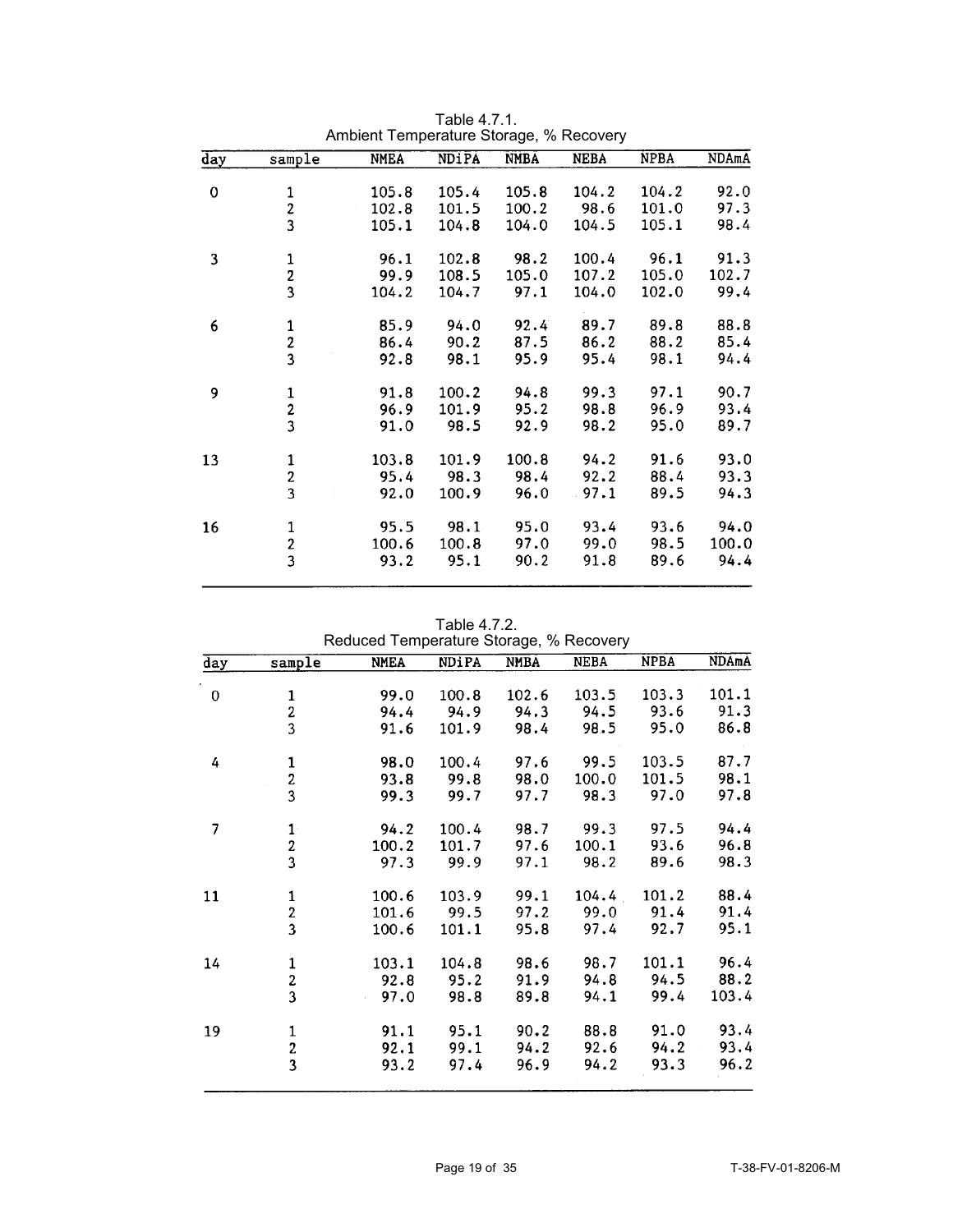### 4.8. Chromatograms

#### 4.8.1. GC/TEA Chromatogram

Figure 4.8.1. is a typical GC/TEA chromatogram obtained by the injection of a standard mixture containing the analytes. The column was 1/8-in. x 10-ft stainless steel packed with 10% Carbowax 20M with 2% KOH on 80/100 Chromosorb W AW.

### 4.8.2. GC/TEA Chromatogram

Figure 4.8.2. is a GC/TEA chromatogram obtained from the analysis of a mixture of Nnitrosamines. The analytes are those of Volatile Mixtures I and II. Note that NMBA and N-nitrosodipropylamine are not resolved. The analytical column was 1/8-in. x 10-ft stainless steel packed with 10% Carbowax 20M with 2% KOH on 80/100 Chromosorb W AW.

N-nitrosamines of Volatile Mixture I shown in Figures 4.8.2.-4.8.4. are: Nnitrosodimethylamine (NDMA); N-nitrosodiethylamine (NDEA); N-nitrosodipropylamine (NDPA); N-nitrosodibutylamine (NDBA); N-nitrosopiperidine (NPIP); N-nitrosopyrrolidine (NPYR); N-nitrosomorpholine (NMOR).

### 4.8.3. GC/TEA Chromatogram

Figure 4.8.3. is a GC/TEA chromatogram obtained by the analysis of the same Nnitrosamine mixture as used in Section 4.8.2. on a different GC column. Note that while NMBA and NDPA are resolved, NPIP and NPYR are not resolved. The column was 1/8-in. x 10-ft stainless steel packed with 20% Versamid 900 on 80/100 Chromosorb W AW.

### 4.8.4. HPLC/TEA Chromatogram

Figure 4.8.4. is a HPLC/TEA chromatogram obtained by the injection of the same standard mixture used in 4.8.2. The column was 4.6-mm i.d. x 25-cm DuPont Zorbax CN. The mobile phase was 94.5% 2,2,4-trimethylpentane, 5% dichloromethane and 0.5% isopropanol. The flow rate was 1.3 mL/min.

### 4.9. Toxic effects (This data is for information only and should not be taken as the basis of OSHA policy.)

NMEA: The  $LD_{50}$  for NMEA is 90 mg/kg following administration by esophageal probe to the rat. In a chronic effects study, 4 rats received 2 mg/kg and 11 rats 1 mg/kg daily in the drinking water. Five of the rats in the second group died without tumors and all the other rats had extensive liver cancers. One animal had a tumor of the vagina. The mean carcinogenic doses were 750 and 420 mg/kg and the mean induction periods were 360 and 500 days respectively. The substance was designated a weaker carcinogen than Nnitrosodiethylamine (Ref. 5.8.).

NDIPA: The LD<sub>50</sub> for NDIPA was 850 mg/kg following oral administration to the rat. In a chronic effects study, 25 and 50 mg/kg of NDiPA were administered to 2 groups of rats daily in the drinking water. The experiment was discontinued after a total dose of 11 and 14 g/kg had been administered. These rather large doses produced liver cancer in only 9 of a total of 20 test animals. The mean induction periods were 770 and 430 days for each group respectively. The weak carcinogenic effect of NDiPA was attributed to steric hindrance of the enzymatic hydroxylation of the alpha-carbon atom due to the branched alkyl groups (Ref. 5.8.). In another chronic effects study, 450 and 2,400 mg of NDiPA were administered to 2 groups of rats over 50 and 40 weeks. Twenty-two of thirty rats had tumors primarily of the nasal turbinate (Ref. 5.36.).

NMBA: The  $LD_{50}$  for NMBA is 130 mg/kg following oral administration to the rat. The lowest dose which resulted in liver tumors for 50% of the test rats was 600 mg/kg NMBA. The substance was administered by intraperitoneal injection. (Ref. 5.37.). Inhalation of NMBA has been reported to result in incidences of 100% for esophageal tumors and 23% for nasal tumors in rats (Ref. 5.38. and 5.39.).

NEBA: The LD<sub>50</sub> for NEBA was 380 mg/kg, following oral administration to the rat. In a chronic effects study, five rats received 10 mg/kg and 25 rats 5 mg/kg NEBA daily in the drinking water. All of the test animals died between the 175th and the 290th day with extensive cancer of the esophagus. Three animals also had liver cancer and one a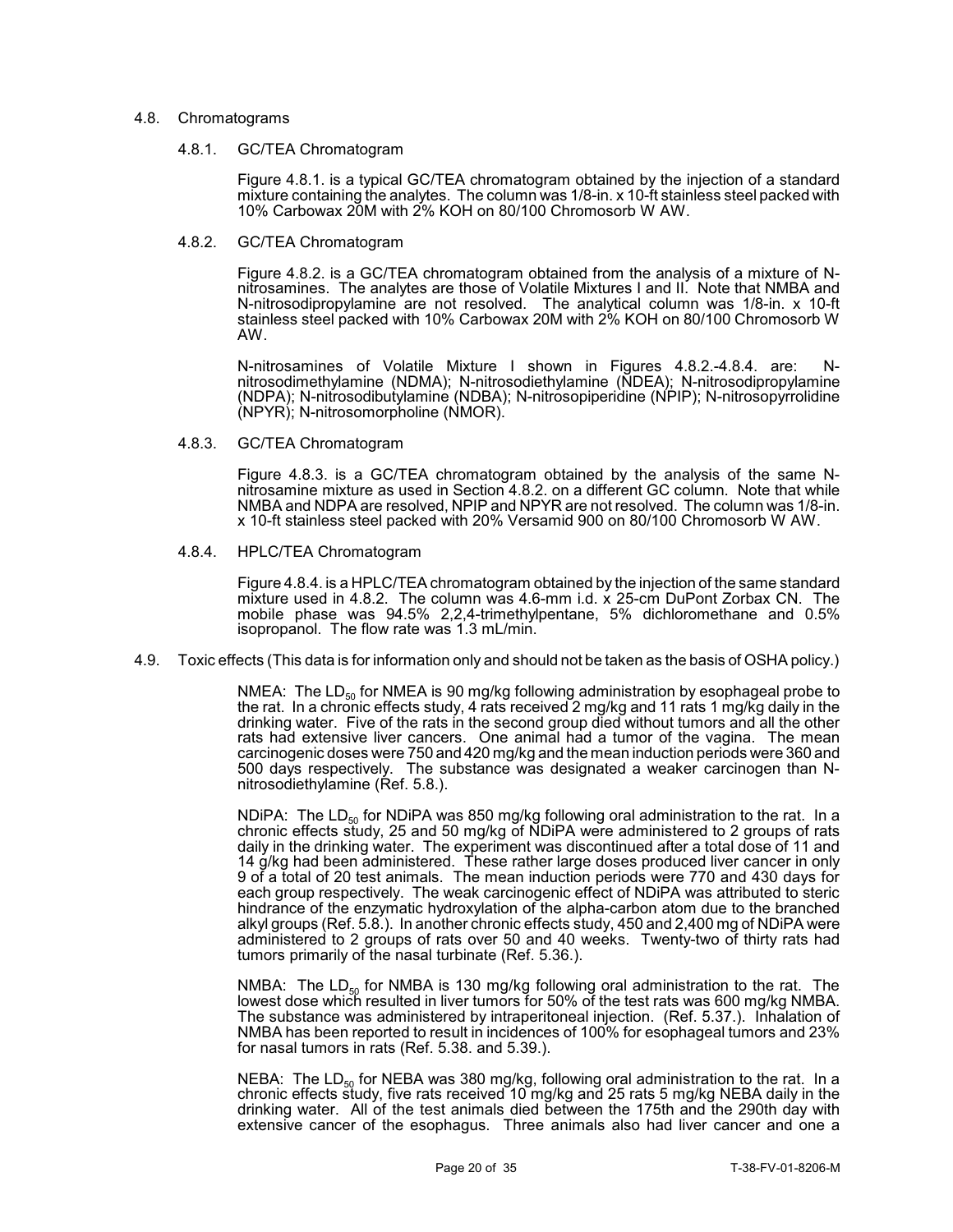pulmonary cancer. The mean carcinogenic doses were 1.6 and 0.97 g/kg and the mean induction periods were 200 and 240 days respectively. In another experiment, 15 rats received 25 mg/kg once per week by intravenous injections. Five animals developed papillomas and nine cancer of the esophagus. Six rats had liver tumors, one cancer of the ethmoturbinalia and another cancer of the pancreas. Seven animals had tumors in multiple organs. The mean carcinogenic dose was 1.04 g/kg and mean induction period was 363 days. Bladder cancer which is often the result of exposure to N-nitrosodibutylamine was not observed in these experiments (Ref. 5.8.).

NPBA: The daily oral administration of 415 mg NPBA per animal, in the drinking water, for 16 to 19 weeks led to a 100% incidence of liver cancer in the rat. Six of 10 rats also developed esophageal papillomas (Ref. 5.40.).

NDAmA: The  $LD_{50}$  for NDAmA was 3000 mg/kg following subcutaneous administration to the rat. The oral administration of 100 mg/kg NDAmA, daily, in the diet led to liver cancer in 17 of 18 animals; in 5 animals the liver tumors were accompanied by pulmonary metastases. One animal also had lung cancer. The carcinogenic mean dose was 48 g/kg and the mean induction period was 360 days. In another chronic experiment, 500 mg/kg of undiluted NDAmA were administered to rats once per week by subcutaneous injection. Only one animal developed liver cancer but six of ten rats died with lung cancer. The mean carcinogenic dose was 12 g/kg and the mean induction period was 340 days. This experiment was seen as fundamentally important because it demonstrated that pulmonary cancer is not only produced by locally acting inhaled agents but also that it can result from absorbed carcinogens. These experiments also show that the affected organs are not only a function of the chemical and physical properties of the substance but also by the size of the dose and mode of administration (Ref. 5.8.).

Molecular Structure and carcinogenicity: A few generalities regarding the carcinogenic properties of nitrosodialkylamines have been made. Branching of the alkyl group at the alpha carbon tends to decrease carcinogenicity. Increasing molecular weight and polarity seems also to reduce carcinogenic activity. The carcinogenicity of unsymmetrical nitrosamines is often selective toward the esophagus (Ref. 5.9.).

4.10. Reproducibility

Six vapor spiked ThermoSorb/N tubes and a draft copy of this procedure were given to a chemist unassociated with this evaluation. The samples were analyzed after one day of storage at ambient temperature. The recoveries and standard deviations are presented in Table 4.10. The samples were spiked at the target concentrations.

| Table 4.10.<br><b>Reproducibility Study</b> |                |                |                |                |                |                |
|---------------------------------------------|----------------|----------------|----------------|----------------|----------------|----------------|
|                                             | <b>NMEA</b>    | <b>NDiPA</b>   | <b>NMBA</b>    | <b>NEBA</b>    | <b>NPBA</b>    | NDAmA          |
| amount vapor<br>spiked, µg                  | 0.20           | 0.22           | 0.19           | 0.22           | 0.20           | 0.30           |
| recovery, %                                 | 100.0          | 100.0          | 100.0          | 100.0          | 100.0          | 106.7          |
|                                             | 100.0<br>110.0 | 95.5<br>104.5  | 94.7<br>105.3  | 95.5<br>104.5  | 110.0<br>105.0 | 100.0<br>110.0 |
|                                             | 100.0<br>105.0 | 100.0<br>104.5 | 100.0<br>105.3 | 100.0<br>100.0 | 105.0<br>100.5 | 103.3<br>103.3 |
|                                             | 90.0           | 90.9           | 100.0          | 100.0          | 100.0          | 103.3          |
| $\overline{x}$ , $\chi$                     | 100.8          | 99.2           | 100.9          | 100.0          | 103.4          | 104.4          |
| z<br>SD,                                    | 6.65           | 5.29           | 3.99           | 2.85           | 4.01           | 3.45           |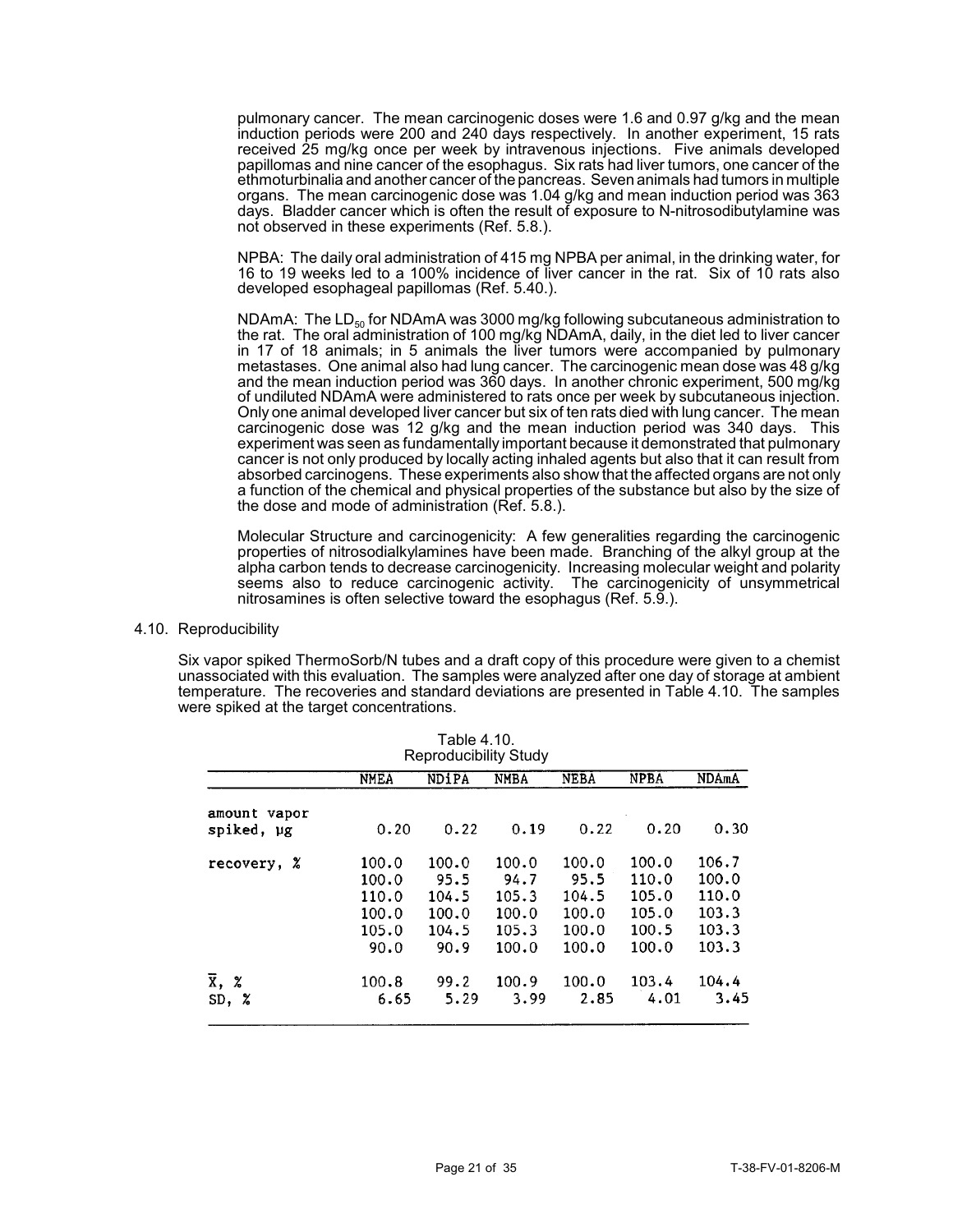

Figure 1. The metabolic activation of N-nitrosodialkylamines.



Figure 4.1. The detection limits of the analytical procedure.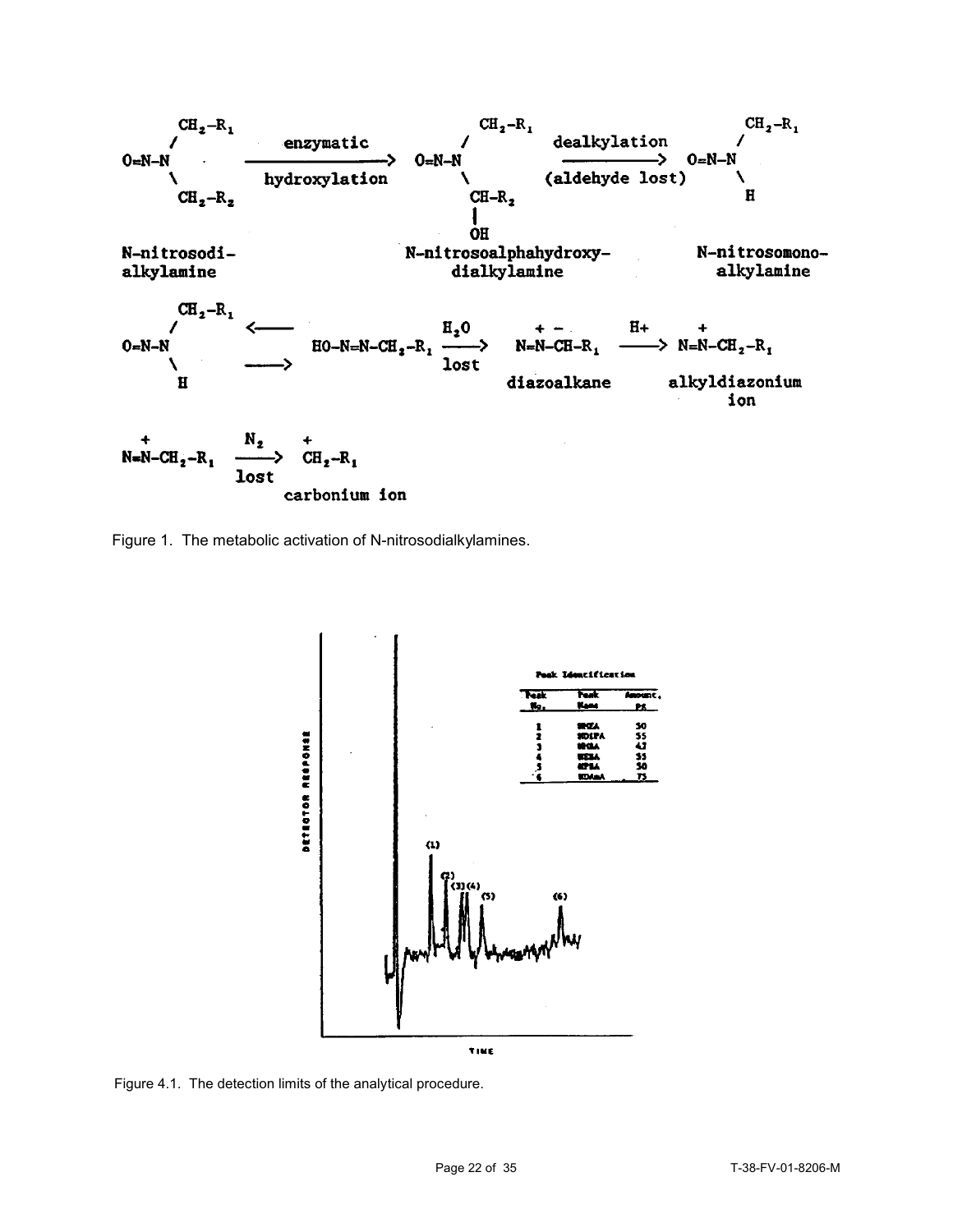

Figure 4.4.1. N-nitrosomethylethylamine calibration curve.



Figure 4.4.2. N-nitrosodiisopropylamine calibration curve.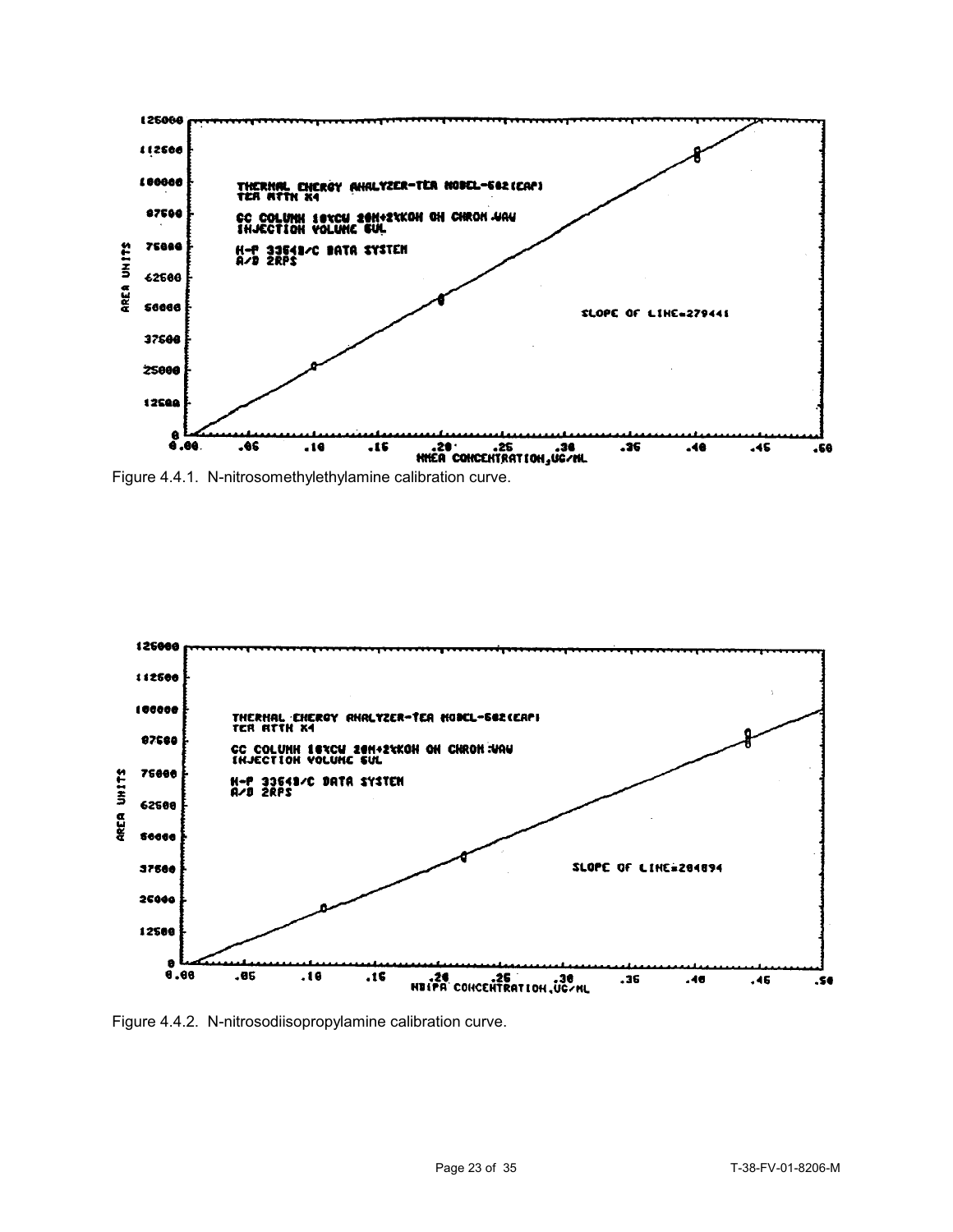

Figure 4.4.3. N-nitrosomethylbutylamine calibration curve.



Figure 4.4.4. N-nitrosoethylbutylamine calibration curve.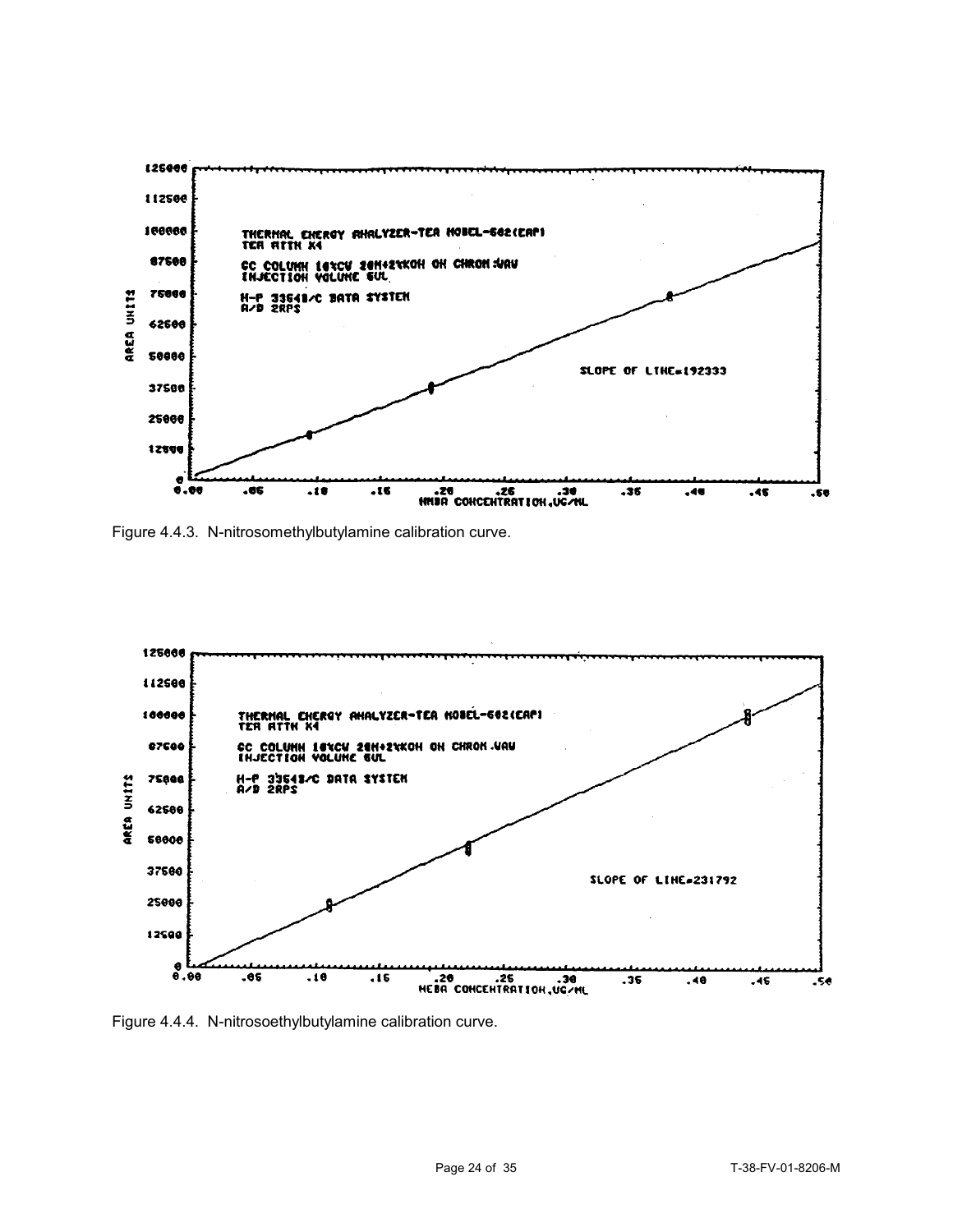

Figure 4.4.5. N-nitrosopropylbutylamine calibration curve.



Figure 4.4.6. N-nitrosodiamylamine calibration curve.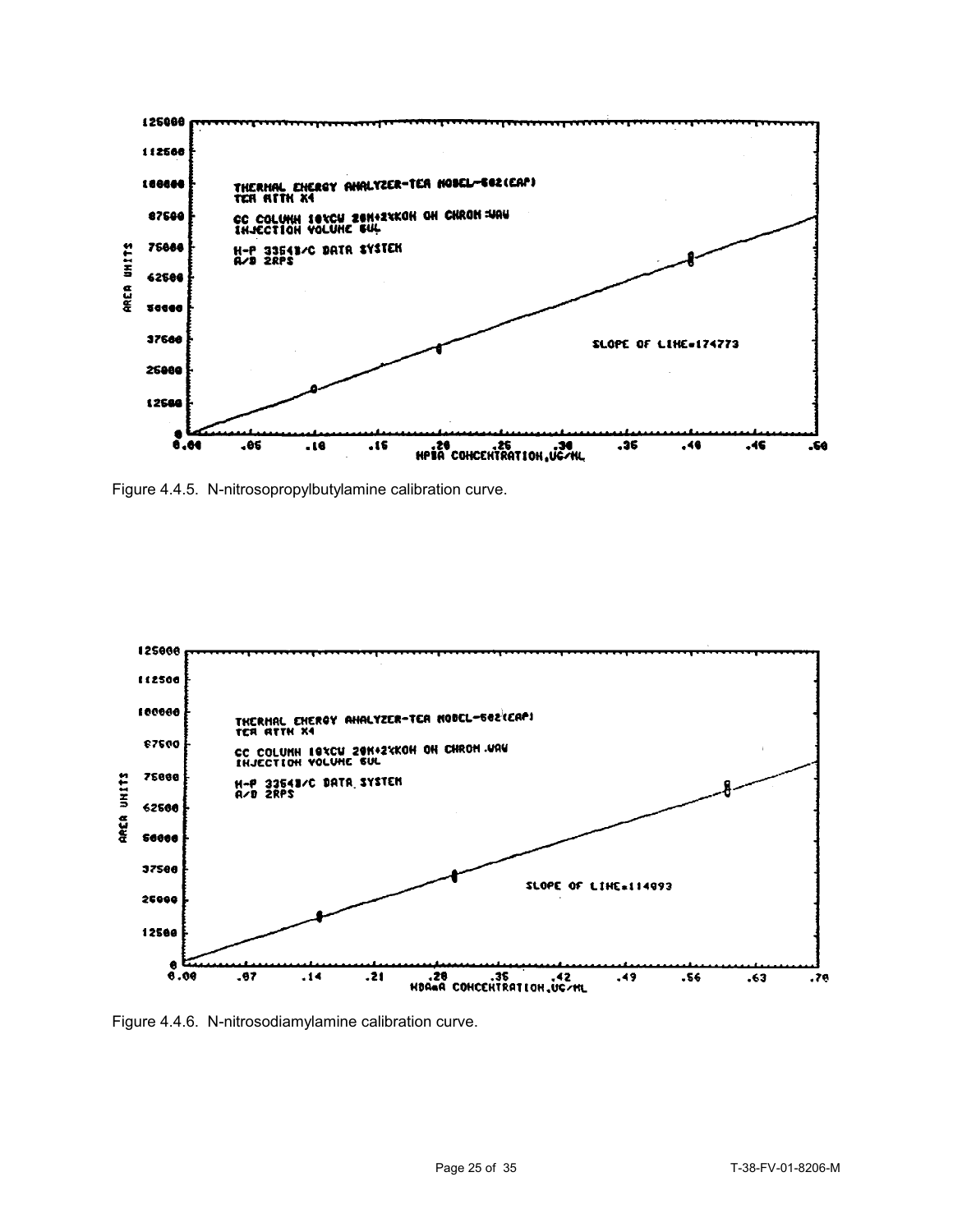

Figure 4.5.1. Breakthrough study one.



Figure 4.5.2. Breakthrough study two.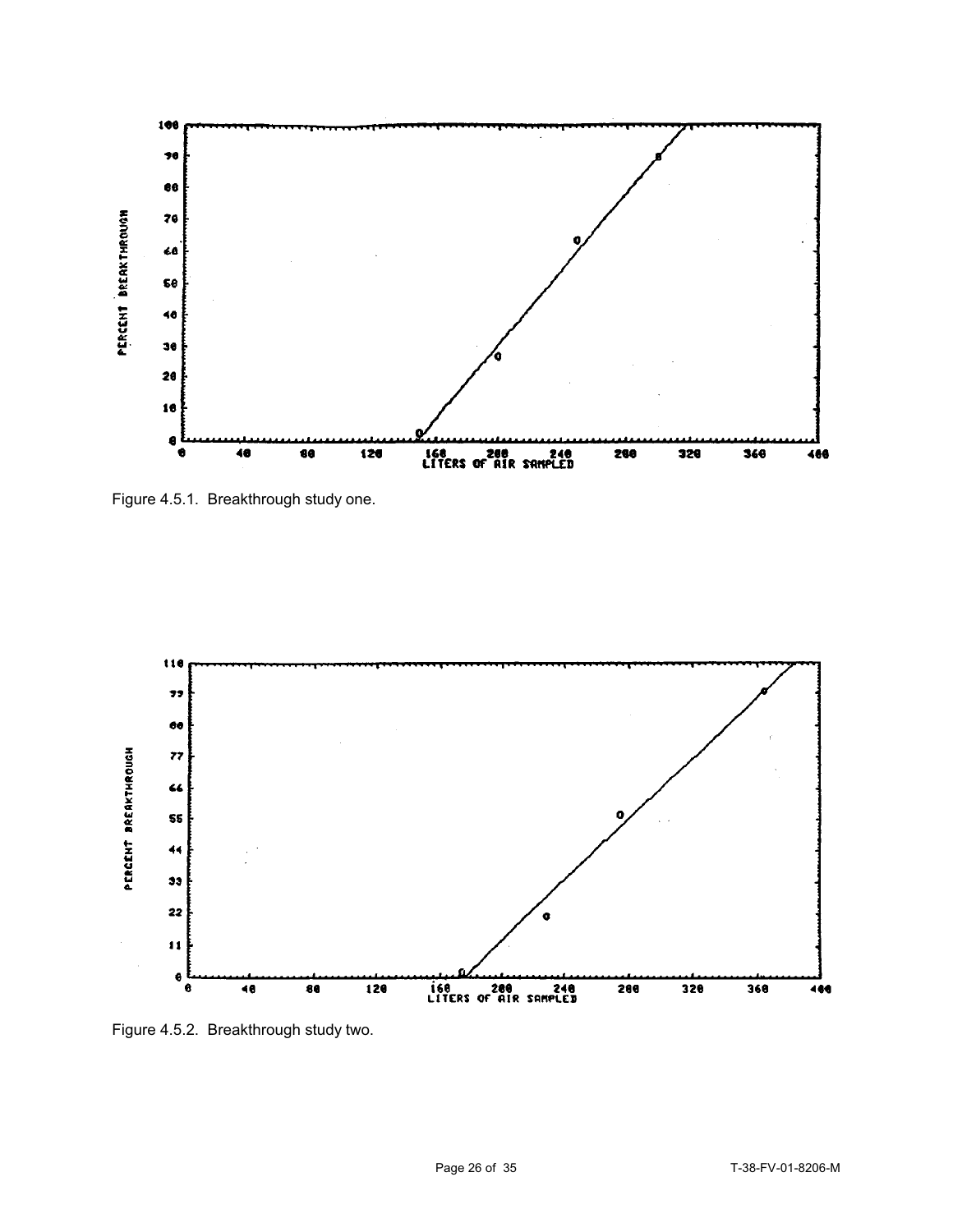

Figure 4.7.1. Ambient temperature storage test for nitrosomethylethylamine.



Figure 4.7.2. Ambient temperature storage test for N-nitrosodiisopropylamine.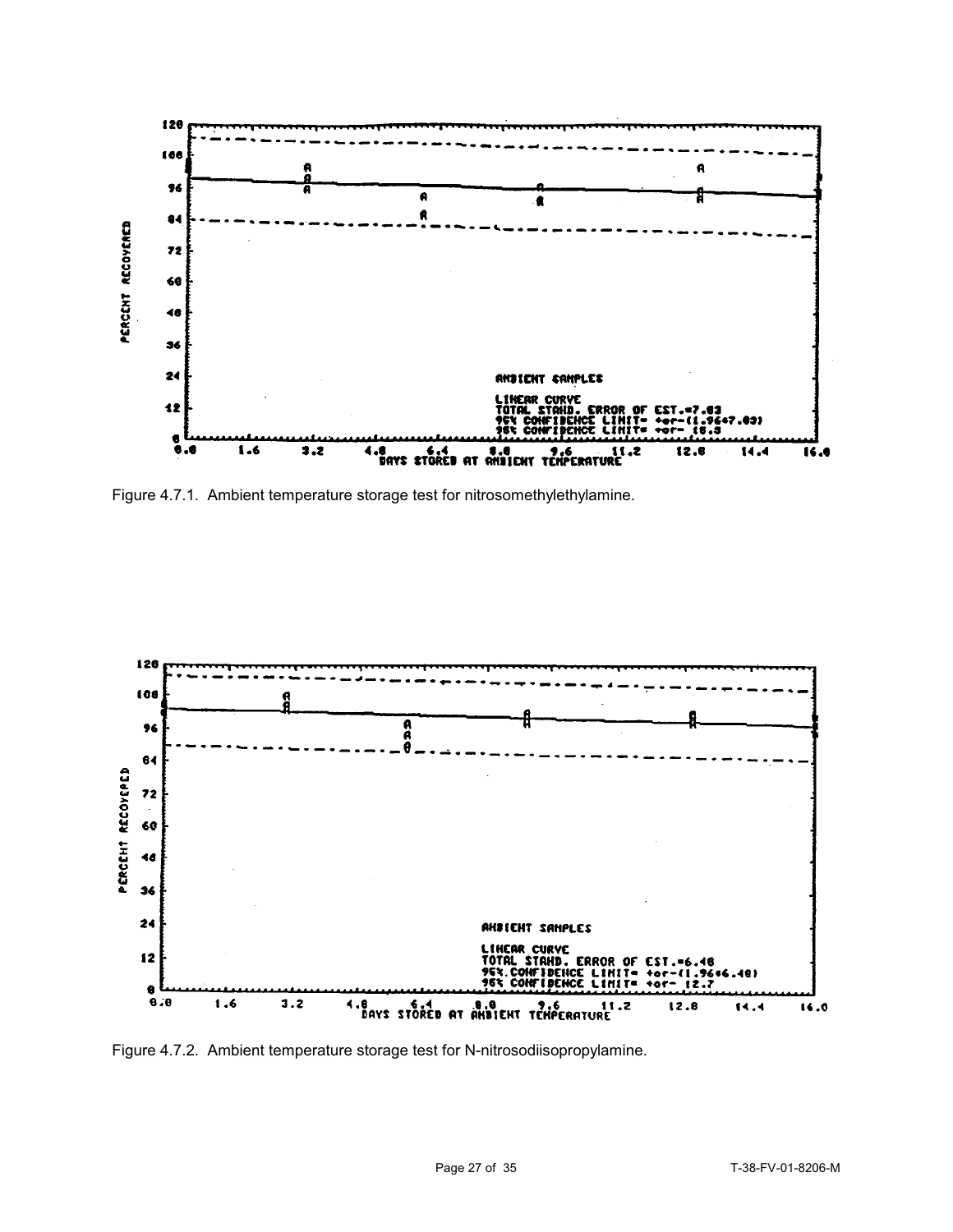

Figure 4.7.3. Ambient temperature storage test for N-nitrosomethylbutylamine.



Figure 4.7.4. Ambient temperature storage test for N-nitrosoethylbutylamine.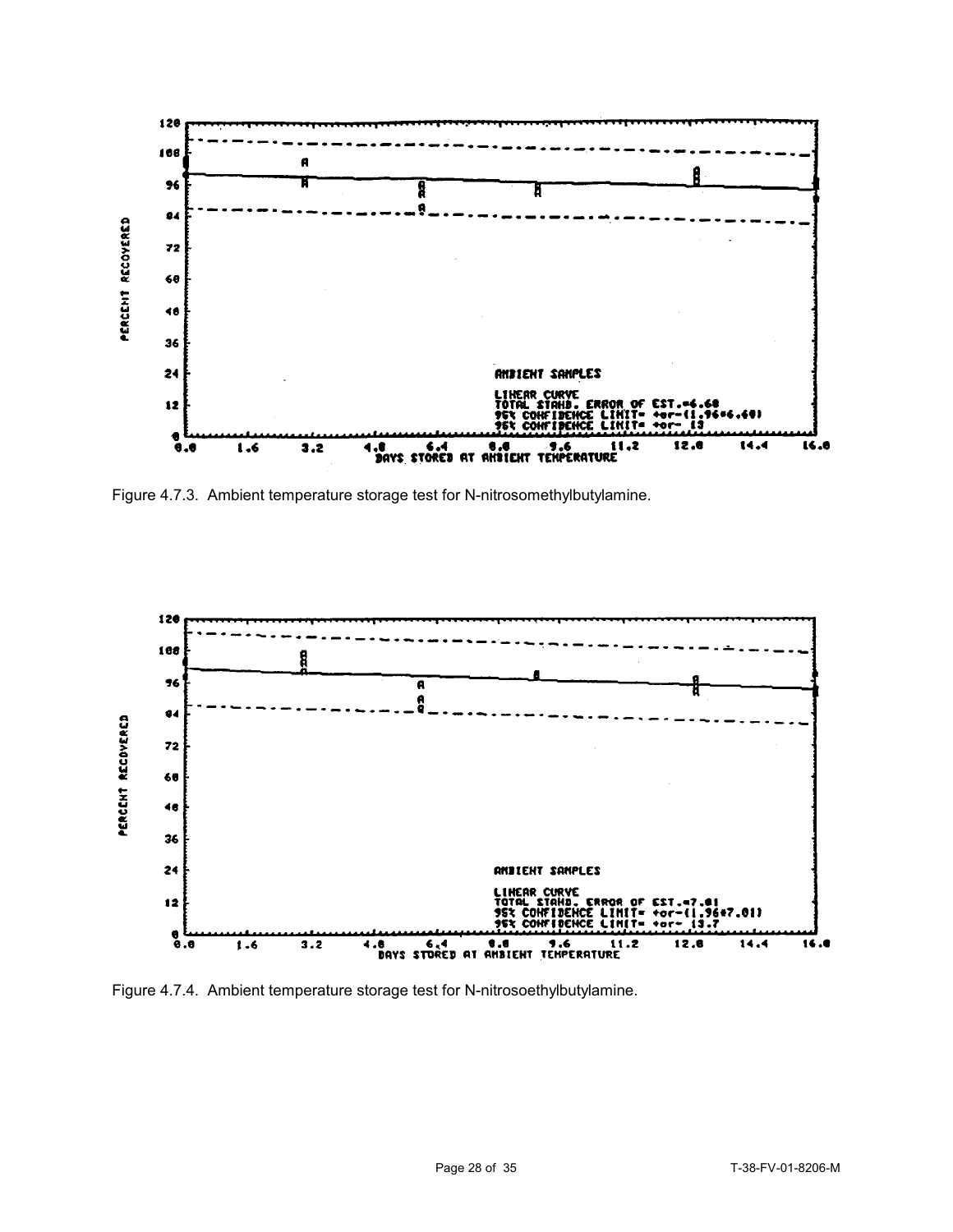

Figure 4.7.5. Ambient temperature storage test for N-nitrosopropylbutylamine.



Figure 4.7.6. Ambient temperature storage test for N-nitrosodiamylamine.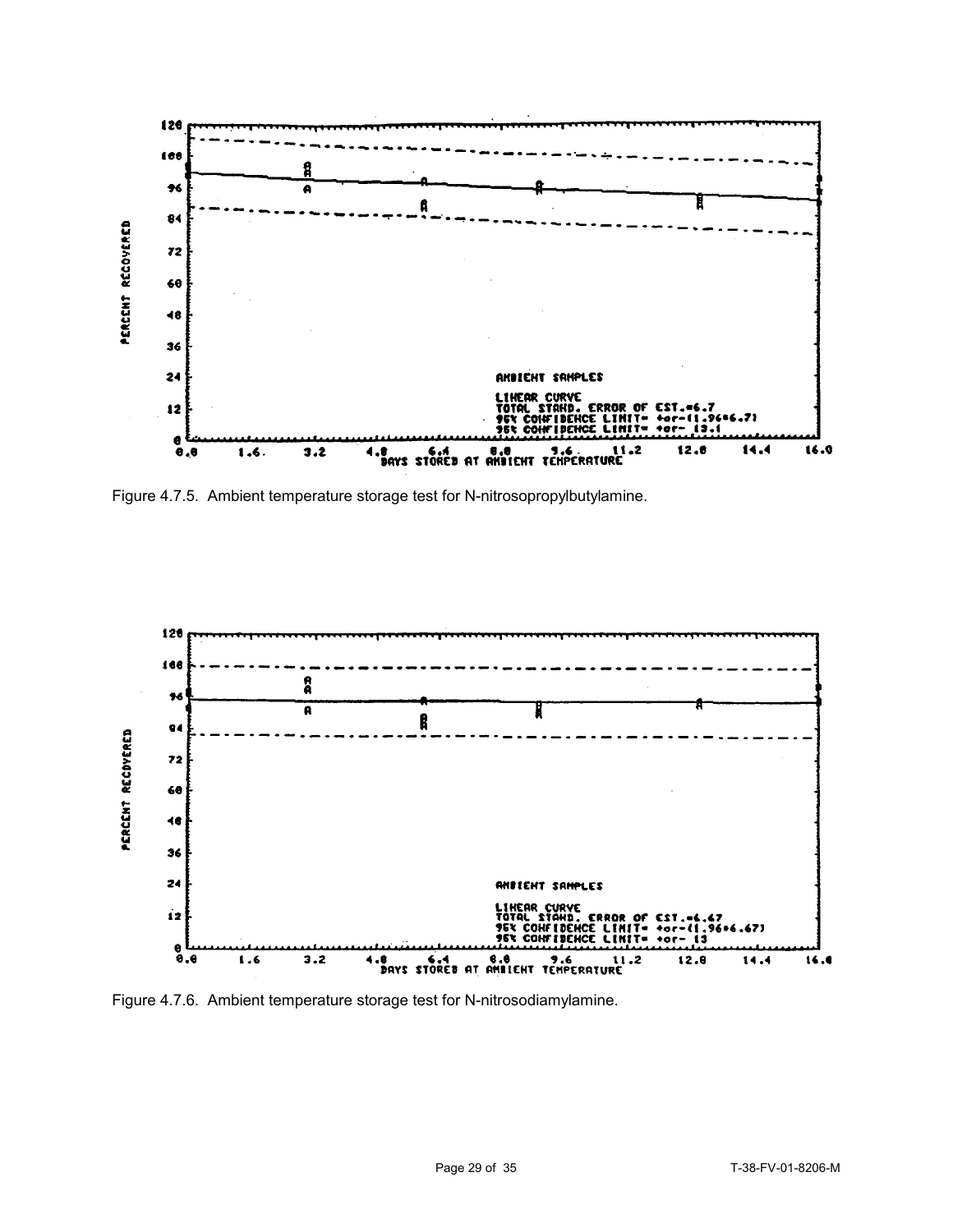

Figure 4.7.7. Reduced temperature storage test for N-nitrosomethylethylamine.



Figure 4.7.8. Reduced temperature storage test for N-nitrosodiisopropylamine.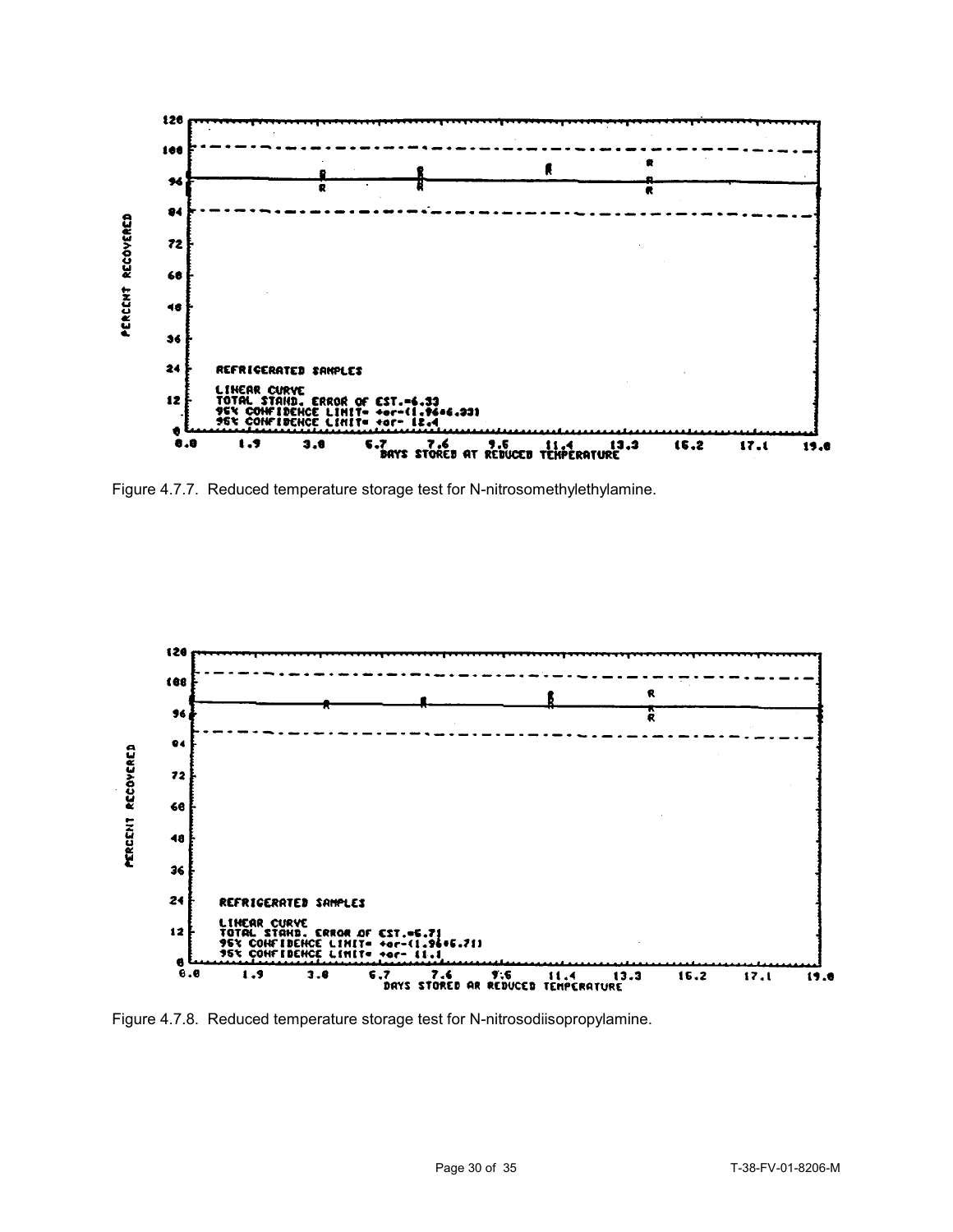

Figure 4.7.11. Reduced temperature storage test for N-nitrosopropylbutylamine.



Figure 4.7.9. Reduced temperature storage test for N-nitrosomethylbutylamine.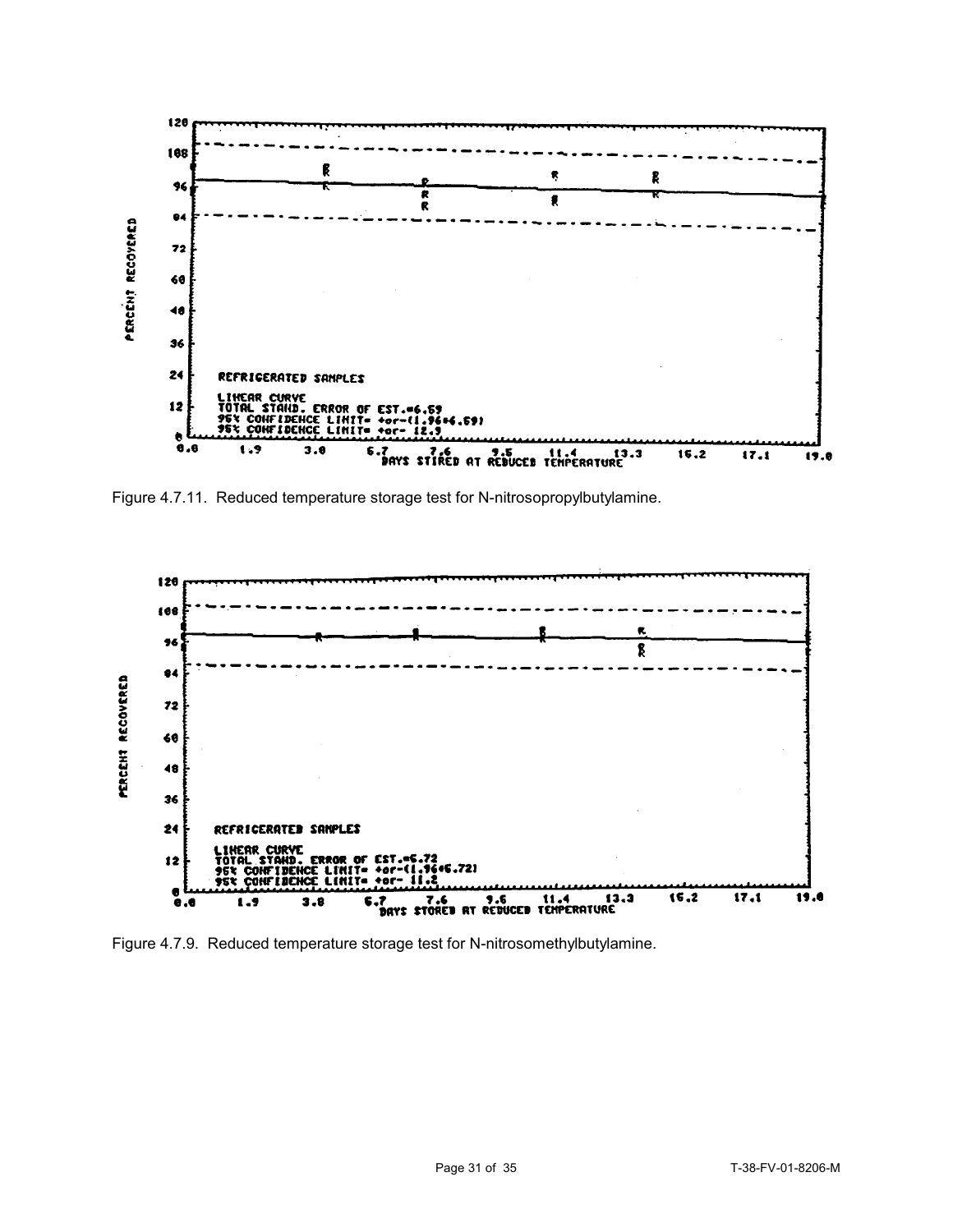

Figure 4.8.1. GC/TEA chromatogram of the analytes with the Carbowax 20M column. The column temperature was programmed from 150 to 220 °C at 4 °C/min. The injector was set at 150 °C and the carrier gas flow rate was 30 mL/min.



Figure 4.8.2. GC/TEA chromatogram of a mixture of N-nitrosamines with the Carbowax 20 M column. The column temperature was programmed from 150 to 220°C at 4°C/min. The injector was set at 150°C and the carrier gas flow rate was 30 mL/min.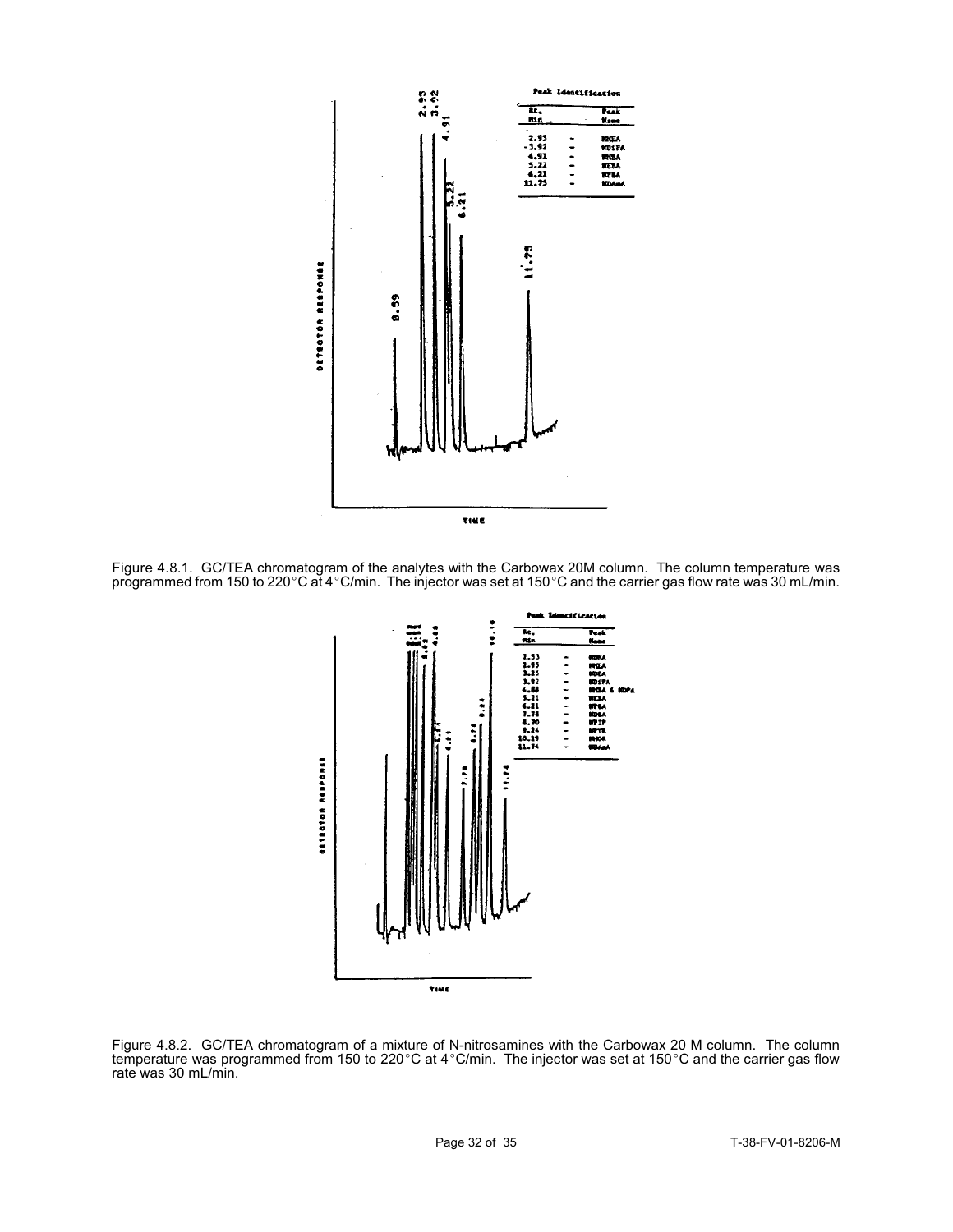

Figure 4.8.3. GG/TEA chromatogram of a mixture of N-nitrosamines with the Versamid 900 column. The column temperature was programmed from 150 to 220°C at 4°C/min. The injector was set at 150°C and the carrier gas flow rate was 30 mL/min.



TIME

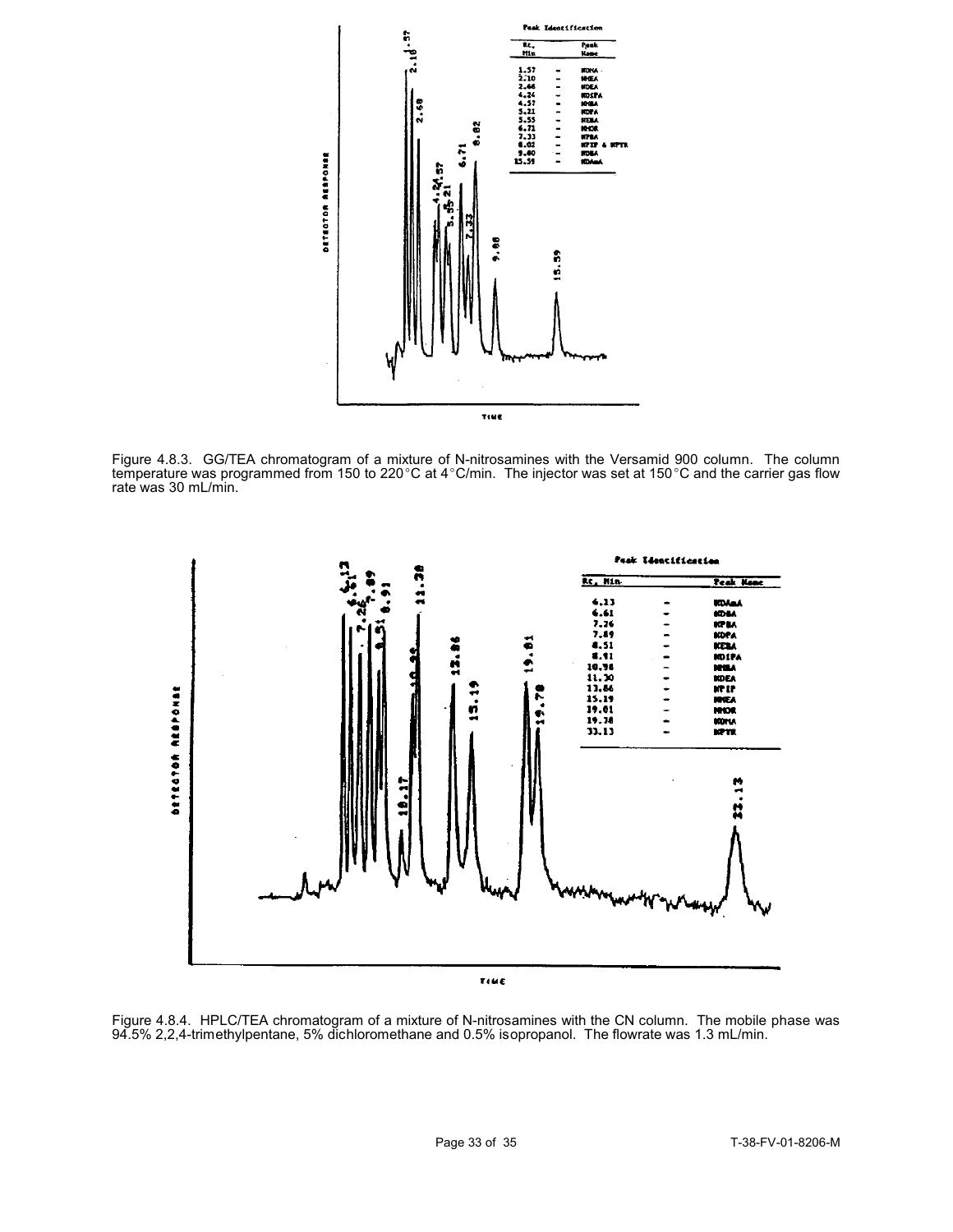- 5. References
	- 5.1. Hendricks, W. Volatile Nitrosamine Mixture I (Method 27, Organic Methods Evaluation Branch, OSHA Analytical Laboratory, Salt Lake City, Utah) Unpublished (2-81).
	- 5.2. Fine, D.H.; Rounbehler, D.P.; Sawicki, E. and Krost, K. Environ. Science Technol., 11, 577-580, (1977).
	- 5.3. Fine, D.H. Oncology, 37, 199-202, (1980).
	- 5.4. Rounbehler, D.P.; Reisch, J.W.; Coombs, J.R. and Fine, D.H. Anal. Chem., 52, 273-276, (1980).
	- 5.5. Fisher, R.L.; Rieser, R.W., and Lasoski, B.A. Anal. Chem., 49, 1821-1823, (1977).
	- 5.6. Sen, N.P. "Environmental Carcinogens Selected Methods of Analysis, Volume 1-Analysis of Volatile Nitrosamines in Food", IARC Scientific Publications No. 18, Egan, H., Editor-in-Chief, International Agency for Research on Cancer: Lyon (1978).
	- 5.7. Instruction Manual Thermal Energy Analyzer, Model 502/LC, Thermal Electron Corporation, Waltham, Mass. 02145, 3-1, (12-77).
	- 5.8. Druckrey, D.; Preussmann, R.; Ivankovic, S. and Schmahl, D. Z. Krebsforsch, 69, 103-201, (1967).
	- 5.9. Edelman, A.S.; Kraft, P.L.; Rand, W.M., and Wishnok, J.S. Chem. Biol. Interactions, 31, 81-92, (1980).
	- 5.10. McCann, J.; Choi, E.; Yamasaki, E., and Ames, B.N. Proc. Nat. Acad. Sci. USA, 72, 5135-5139, (1975).
	- 5.11. Yahagi, T.; Nagao, M.; Seino, Y.; Matsushima, T.; Sugimura, T., and Okada, M. Mutation Res., 48, 121-130, (1977).
	- 5.12. Ember, L.R. Chem. Eng. News, 58, 20-26, (1980).
	- 5.13. Rounbehler, D.P.; Krull, I.S.; Goff, E.U.; Mills, K.M.; Edwards, G.S.; Fine, D.H.; Rheinhold, V.; Morrison, J.; Fagen, J.M. and Carson, G.A. Fd. Cosmet. Toxicol. 17, 487-491, (1979).
	- 5.14. Fajen, J.M.; Carson, G.A.; Rounbehler, D.P.; Fan, T.Y.; Vita, R.; Goff, V.E.; Wolf, M.H.; Edwards, G.S.; Fine, D.H.; Reinhold, V. and Biemann, K. Science, 205, 1262-1264, (1979).
	- 5.15. Chem. Eng. News, 57, 6, (1979).
	- 5.16. Chem. Eng. News, 57, 18, (1979).
	- 5.17. Brunnemann, K.D.; Yu, L. and Hoffmann, D. Cancer Research, 37, 3218-3222, (1977).
	- 5.18. Day, E.W.; West, S.D.; Koenig, D.K. and Powers, F.L. J. Agric. Food Chem., 27, 1081-1085, (1979).
	- 5.19. Fiddler, W.; Pensabene, J.W.; Doerr, R.C. and Dooley, C.J. Fd. Cosmet. Toxicol., 15, 441-443, (1977).
	- 5.20. Spiegelhalder, B.; Eisenbrand, G. and Preussmann, R. Angew. Chem. Int. Ed. Engl., 17, 367-368,  $(1978)$ .
	- 5.21. Archer, M.C. and Wishnok, J.S., J. Environ. Sci. Health, 10 & 11, 583-590, (1976).
	- 5.22. Goff, E.U.; Coombs, J.R. and Fine, D.H. Anal. Chem., 52, 1833-1836, (1980).
	- 5.23. Challis, B.C.; Edwards, A.; Hunna, R.R.; Kyrtopoulos, S.A. and Outram, J.P. "Environmental Aspects of N-Nitroso Compounds, IARC Scientific Publications No. 19", Walker, E.A., Lyle, R.E., Castegnaro M. and Griciute, L. Eds., International Agency for Research on Cancer: Lyon, 127-139, (1978).